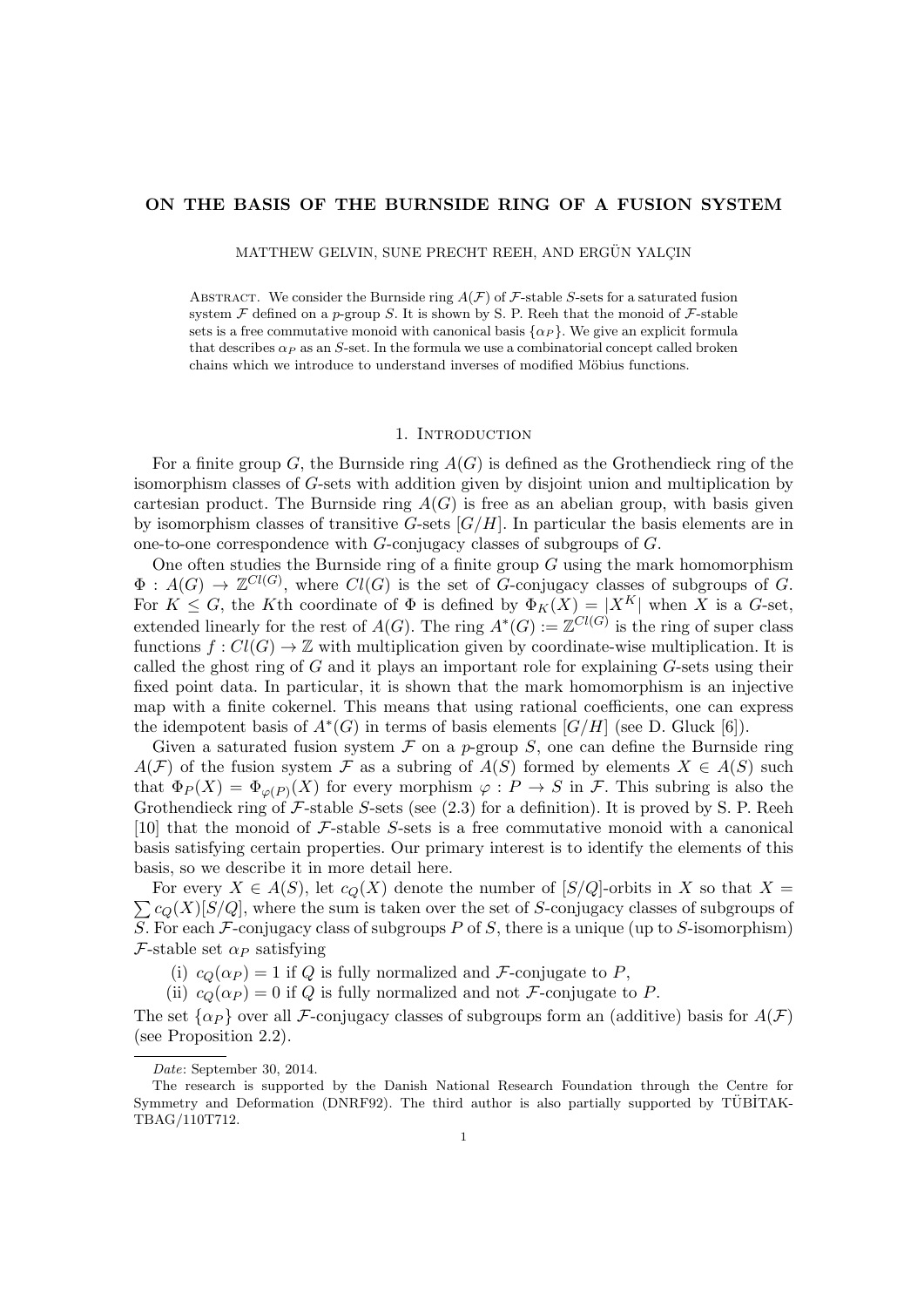The main purpose of this paper is to give explicit formulas for the number of fixed points  $|(\alpha_P)^Q|$  and for the coefficients  $c_Q(\alpha_P)$  of  $|S/Q|$ -orbits, for the basis element  $\alpha_P$ . Our first observation is that the matrix of fixed points  $\mathcal{F}Mark_{Q,P} = |(\alpha_P)^Q|$  can be described using a simple algorithm in linear algebra. We now explain this algorithm.

Let  $M\ddot{\phi} = Mark^{-1}$  denote the inverse matrix of the usual table of marks for *S*. For each *F*-conjugacy class of subgroups of *S*, take the sum of the corresponding columns of *M* $\ddot{\phi}$ *b*, obtaining a non-square matrix. Then, from the set of rows corresponding to an  $\ddot{\mathcal{F}}$ conjugacy class, select one representing a fully *F*-normalized subgroup; delete the others. The resulting matrix *FMob* is a square matrix with dimension equal to the number of *F*-conjugacy classes of subgroups. Then we observe that the inverse matrix *FM ark* := *FM* $\ddot{\theta}b^{-1}$  is the matrix of marks for  $A(F)$ . In other words, we prove the following:

Theorem 1.1. *Let F be a saturated fusion system over a finite p-group S. Let the square matrix*  $\overline{F}M\ddot{o}b$  *be constructed as above, with rows and columns corresponding to the*  $\overline{F}$ *conjugacy classes of subgroup in S. Then*  $\overline{\text{FM}}$ *ob is invertible, and the inverse*  $\overline{\text{FM}}$ *ark* := *FM* $\ddot{\theta}b^{-1}$  *is the matrix of marks for*  $A(F)$ *, i.e.* 

$$
\mathcal{F}Mark_{Q^*,P^*} = |(\alpha_{P^*})^{Q^*}|.
$$

Here  $Q^*$  and  $P^*$  denote the chosen *F*-conjugacy class representatives. This theorem is proved as Theorem [3.1](#page-5-0) in the paper. We also give a detailed calculation to illustrate this method (see Example [3.2\)](#page-6-0). This is all done in Section [3.](#page-4-2)

In Section [4](#page-8-0) we look closely at the above matrix method and analyze it using Möbius inversion. We observe that the entries of  $\mathcal{F}Mark$ , the table of marks for  $\mathcal{F}$ , can be explained by a combinatorial formula using a concept called (tethered) broken chains (see Definition [4.7\)](#page-11-0). This formula is proved in Theorem [4.9.](#page-12-0)

In Section [5,](#page-14-0) we prove the main theorem of the paper, which gives a formula for the coefficients  $c_Q(\alpha_P)$  in the linear combination  $\alpha_P = \sum c_Q(\alpha_P)[S/Q]$ . As in the case of fixed point orders, here also the formula is given in terms of an alternating sum of the number of broken chains linking *Q* to *P* (see Definition [5.1\)](#page-15-0). The main theorem of the paper is the following:

<span id="page-1-0"></span>**Theorem 1.2.** Let F be a saturated fusion system over a finite p-group S. Let  $\mathfrak{BC}_F(Q, P)$ *denote the set of F-broken chains linking Q to P. Then the number of* [*S/Q*]*-orbits in each irreducible*  $\mathcal{F}\text{-stable set } \alpha_P$ , denoted  $c_Q(\alpha_P)$ , can be calculated as

$$
c_Q(\alpha_P) = \frac{|W_S P^*|}{|W_S Q|} \cdot \sum_{\sigma \in \mathfrak{BC}_F(Q, P)} (-1)^{\ell(\sigma)}
$$

*for*  $Q, P$  *subgroups of*  $S$ *, where*  $P^* \sim_{\mathcal{F}} P$  *is fully normalized.* 

In the above formula,  $\ell(\sigma)$  denotes the length of a broken chain  $\sigma = (\sigma_0, \sigma_1, \ldots, \sigma_k)$ linking *Q* to *P* defined as the integer  $\ell(\sigma) := k + |\sigma_0| + \cdots + |\sigma_k|$  (see Definition [5.1\)](#page-15-0). This theorem is proved in Section [5](#page-14-0) as Theorem [5.2.](#page-15-1) In Example [5.5,](#page-16-0) we illustrate how this combinatorial formula can be used to calculate the coefficients  $c_Q(\alpha_P)$  for some subgroups *Q*, *P* for the fusion system  $\mathcal{F} = \mathcal{F}_{D_8}(A_6)$ .

In Section [6,](#page-17-0) we prove some simplifications for the formula in Theorem [1.2.](#page-1-0) These simplifications come from observations about broken chains and from properties of Möbius functions. Then in Section [7](#page-20-0) we give an application of our main theorem to characteristic bisets. Since understanding the characteristic bisets was one of the motivations for this work, we now say a few more words about this application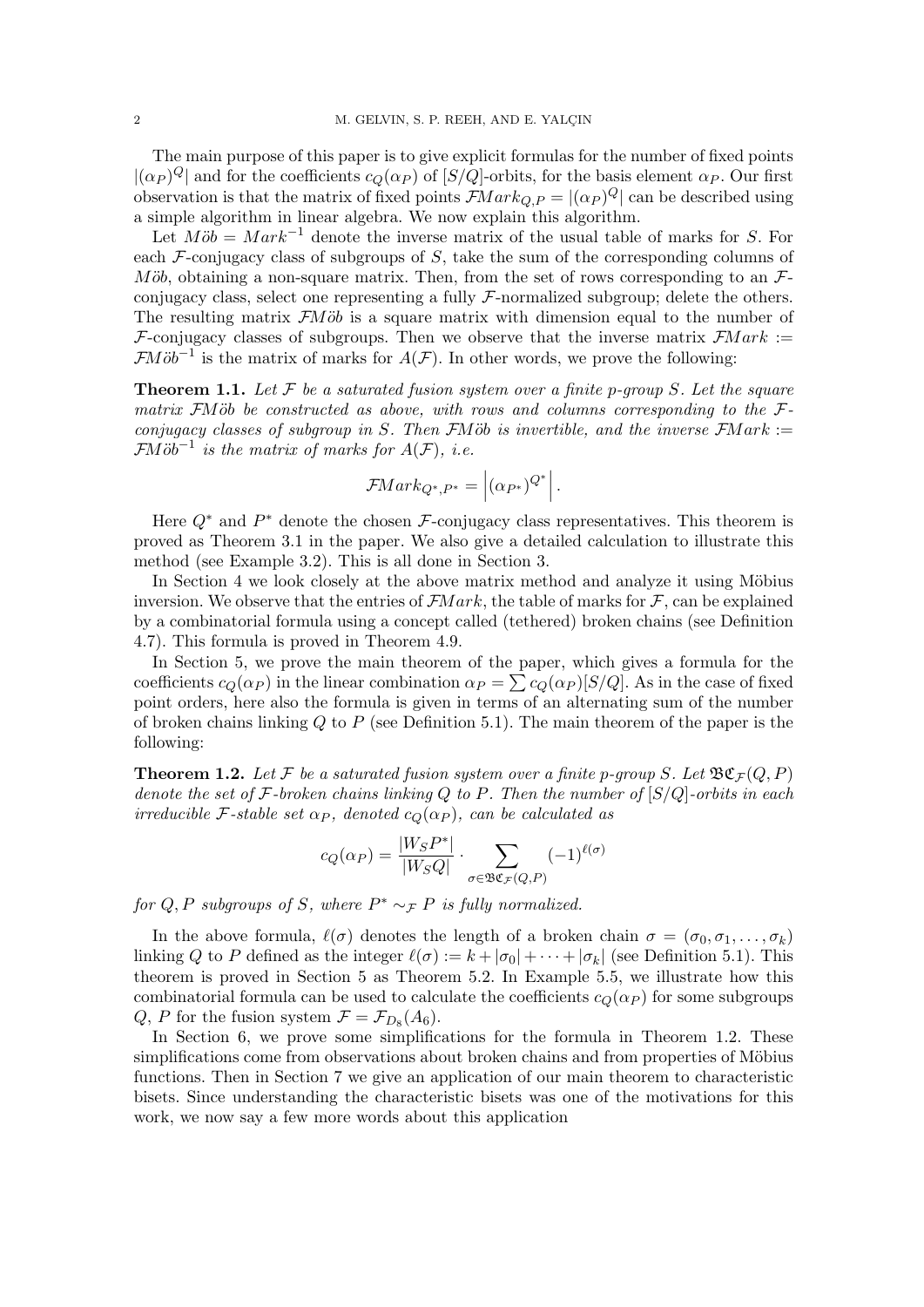Let *S* be a *p*-group and *F* be a fusion system on *S* as before. A characteristic biset for the fusion system  $\mathcal F$  is an  $(S, S)$ -biset  $\Omega$  satisfying certain properties (see Definition [7.1\)](#page-20-1). These bisets were first introduced by Linckelmann and Webb, and they play an important role in fusion theory. One of the properties of a characteristic biset is stability under *F*conjugation, namely for every  $\varphi : Q \to S$ , the  $(Q, S)$ -bisets  $\varphi^{\Omega}$  and  $\varphi^{\Omega}$  are isomorphic. Since each  $(S, S)$ -biset is a left  $(S \times S)$ -set, we can convert this stability condition to a stability condition for the fusion system  $\mathcal{F} \times \mathcal{F}$  on the *p*-group  $S \times S$  and consider characteristic bisets as elements in  $A(F \times F)$ .

It is shown by M. Gelvin and S. P. Reeh [\[5\]](#page-24-2) that every characteristic biset includes a unique minimal characteristic biset, denoted by  $\Omega_{\text{min}}$ . The minimal biset can be described as the basis element  $\alpha_{\Delta(S,id)}$  of the fusion system  $A(\mathcal{F} \times \mathcal{F})$ , where for a morphism  $\varphi$ :  $Q \rightarrow S$  in *F*, the subgroup  $\Delta(P, \varphi)$  denotes the diagonal subgroup  $\{(\varphi(s), s) | s \in P\}$  in  $S \times S$ . Now Theorem [1.2](#page-1-0) can be used to give formulas for the coefficients  $c_{\Lambda(P,\varphi)}(\Omega_{\text{min}})$ . Such formulas are important for various other applications of these bisets (see for example [\[12\]](#page-24-3)). Using the new interpretation of these coefficients we were able to give a proof for the statement that all the stabilizers  $\Delta(P, \varphi)$  appearing in  $\Omega_{\text{min}}$  must satisfy  $P \geq O_p(\mathcal{F})$ where  $O_p(\mathcal{F})$  denotes the largest normal *p*-subgroup of  $\mathcal{F}$ . This was originally proved in [\[5,](#page-24-2) Proposition 9.11], the proof we give in Proposition [7.3](#page-21-0) uses broken chains and is much simpler.

Acknowledgements: This work was carried out when the third author was visiting the Centre for Symmetry and Deformation at the University of Copenhagen during the Summer of 2013. He thanks the centre for the financial support which made the visit possible and the director Jesper Grodal for the hospitality that he received during the visit.

# 2. Burnside rings for groups and fusion systems

In this section we recall the Burnside ring of a finite group *S* and how to describe its structure in terms of the homomorphism of marks, which embeds the Burnside ring into a suitable ghost ring. We also recall the Burnside ring of a saturated fusion system *F* on a *p*-group *S*, in the sense of [\[10\]](#page-24-1).

Let *S* be a finite group. We use the letter *S* instead of *G* for a finite group since in all the applications of these results the group *S* will be a *p*-group. The isomorphism classes of finite *S*-sets form a semiring with disjoint union as addition and cartesian product as multiplication. The Burnside ring of  $S$ , denoted  $A(S)$ , is then defined as the additive Grothendieck group of this semiring, and  $A(S)$  inherits the multiplication as well. Given a finite *S*-set *X*, we let [*X*] denote the isomorphism class of *X* as an element of  $A(S)$ . The isomorphism classes [*S/P*] of transitive *S*-sets form an additive basis for *A*(*S*), and two transitive sets *S/P* and *S/Q* are isomorphic if and only if the subgroups *P* and *Q* are conjugate in *S*.

For each element  $X \in A(S)$  we define  $c_P(X)$ , with  $P \leq S$ , to be the coefficients when we write *X* as a linear combination of the basis elements  $[S/P]$  in  $A(S)$ , i.e.

$$
X = \sum_{[P] \in Cl(S)} c_P(X) \cdot [S/P],
$$

where  $Cl(S)$  denotes the set of *S*-conjugacy classes of subgroup in *S*. The resulting maps  $c_P: A(S) \to \mathbb{Z}$  are group homomorphisms, but they are *not* ring homomorphisms.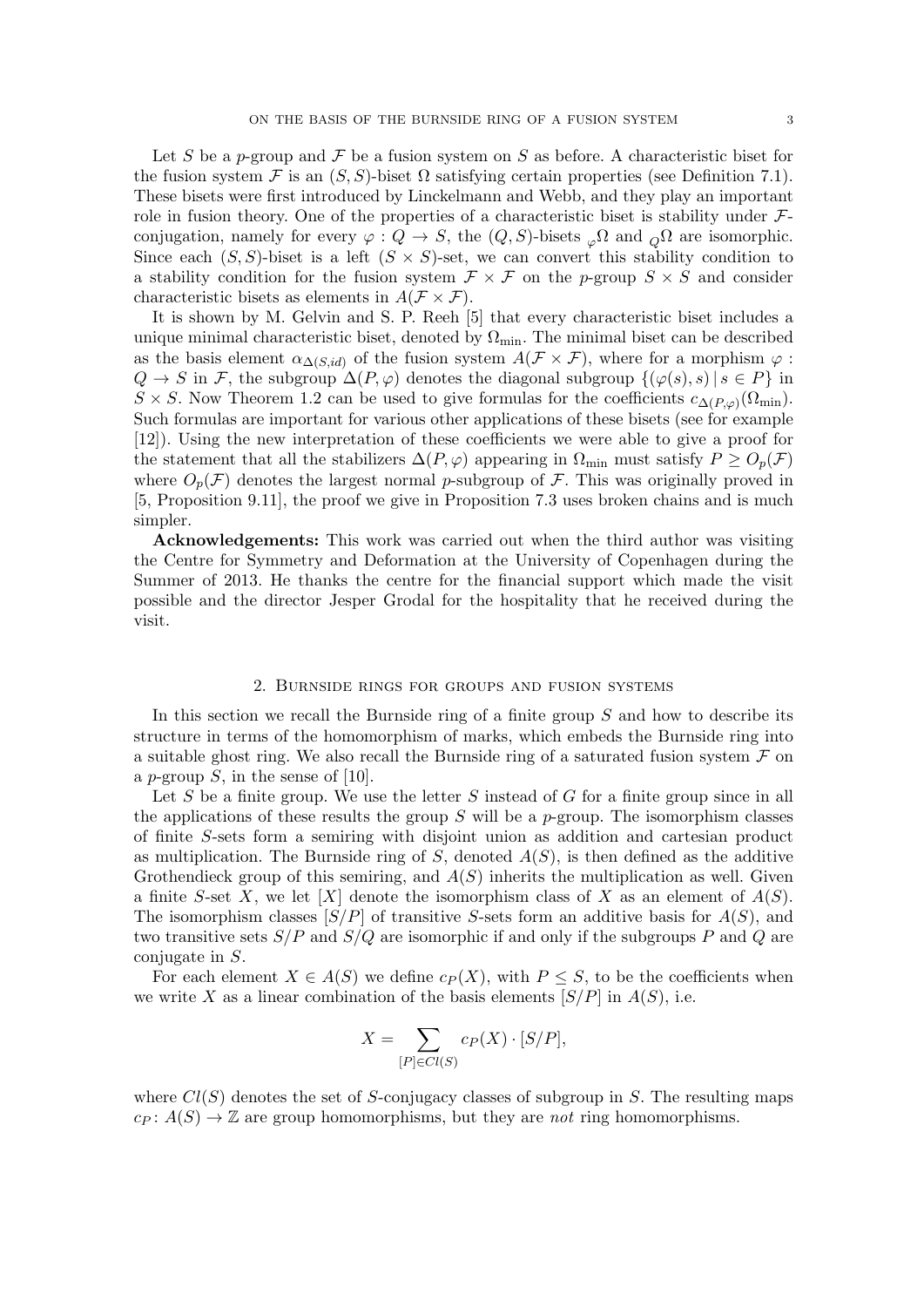To describe the multiplication of  $A(S)$ , it is enough to know the products of basis elements  $[S/P]$  and  $[S/Q]$ . By taking the cartesian product  $(S/P) \times (S/Q)$  and considering how it breaks into orbits, one reaches the following double coset formula for the multiplication in *A*(*S*):

$$
[S/P] \cdot [S/Q] = \sum_{\overline{s} \in P \backslash S/Q} [S/(P \cap {}^s Q)],\tag{2.1}
$$

where  $P \setminus S/Q$  is the set of double cosets  $PsQ$  with  $s \in S$ .

Instead of counting orbits, an alternative way of characterising a finite *S*-set is counting the fixed points for each subgroup  $P \leq S$ . For every  $P \leq S$  and *S*-set *X*, we denote the number of *P*-fixed points by  $\Phi_P(X) := |X^P|$ . This number only depends on *P* up to *S*-conjugation. Since we have

$$
|(X \sqcup Y)^P| = |X^P| + |Y^P| \quad \text{and} \quad |(X \times Y)^P| = |X^P| \cdot |Y^P|
$$

for all *S*-sets *X* and *Y*, the *fixed point map*  $\Phi_P$  for *S*-sets extends to a ring homomorphism  $\Phi_P: A(S) \to \mathbb{Z}$ . On the basis elements  $[S/P]$ , the number of fixed points is given by

$$
\Phi_Q([S/P]) = |(S/P)^Q| = \frac{|N_S(Q, P)|}{|P|},\tag{2.2}
$$

where  $N_S(Q, P) = \{s \in S \mid {}^s Q \leq P\}$  is the transporter in *S* from *Q* to *P*. In particular,  $\Phi_{Q}([S/P]) \neq 0$  if and only if  $Q \leq_{S} P(Q)$  is subconjugate to *P*).

We have one fixed point homomorphism  $\Phi_P$  per conjugacy class of subgroups in *S*, and we combine them into the *homomorphism of marks*

$$
\Phi = \Phi^S \colon A(S) \xrightarrow{\prod_{[P]} \Phi_P} \prod_{[P] \in Cl(S)} \mathbb{Z}.
$$

This ring homomorphism maps  $A(S)$  into the product ring  $A^*(S) := \prod_{[P] \in Cl(S)} \mathbb{Z}$ , the so-called *ghost ring* for the Burnside ring *A*(*S*).

We think of the elements in the ghost ring  $A^*(S)$  as superclass functions  $Cl(S) \to \mathbb{Z}$ defined on the subgroups of *S* and constant on every *S*-conjugacy class. For an element  $\xi \in A^*(S)$  we write  $\xi(Q)$ , with  $Q \leq S$ , to denote the value of the class function  $\xi$  on the *S*-conjugacy class of *Q*. We think of  $\xi(Q)$  as the number of *Q*-fixed points for  $\xi$ , even though  $\xi$  might not be the fixed point vector for an actual element of  $A(S)$ . The ghost ring  $A^*(S)$  has a natural basis consisting of  $e_P$  for each  $[P] \in Cl(S)$ , where  $e_P$  is the class function with value 1 on the class  $[P]$ , and 0 on all the other classes. The elements  ${e_P \mid [P] \in Cl(S)}$  are the primitive idempotents of  $A^*(S)$ .

Results by tom Dieck and others show that the mark homomorphism is injective, but not every  $\xi \in A^*(S)$  is the fixed point vector for an element of  $A(S)$ . The cokernel of  $\Phi$ contains the obstruction to  $\xi$  being the fixed point vector of a (virtual) *S*-set, hence we speak of this cokernel as the *obstruction group*  $Obs(S) := \prod_{[P] \in Cl(S)} (\mathbb{Z}/|W_S P| \mathbb{Z})$ , where  $W_{S}P := N_{S}P/P$ . These statements are combined in the following proposition, the proof of which can be found in [\[2,](#page-24-4) Chapter 1], [\[3\]](#page-24-5), and [\[13\]](#page-24-6).

**Proposition 2.1.** Let  $\Psi = \Psi^S$ :  $A^*(S) \rightarrow Obs(S)$  be given by the [P]-coordinate functions  $\Psi_P(\xi) := \sum$  $\overline{s}$ <sup>*CWSP*</sup>  $\xi(\langle s \rangle P)$  (mod  $|W_{S}P|$ ).

*Then, the following sequence of abelian groups is exact:*

$$
0 \to A(S) \xrightarrow{\Phi} A^*(S) \xrightarrow{\Psi} Obs(S) \to 0.
$$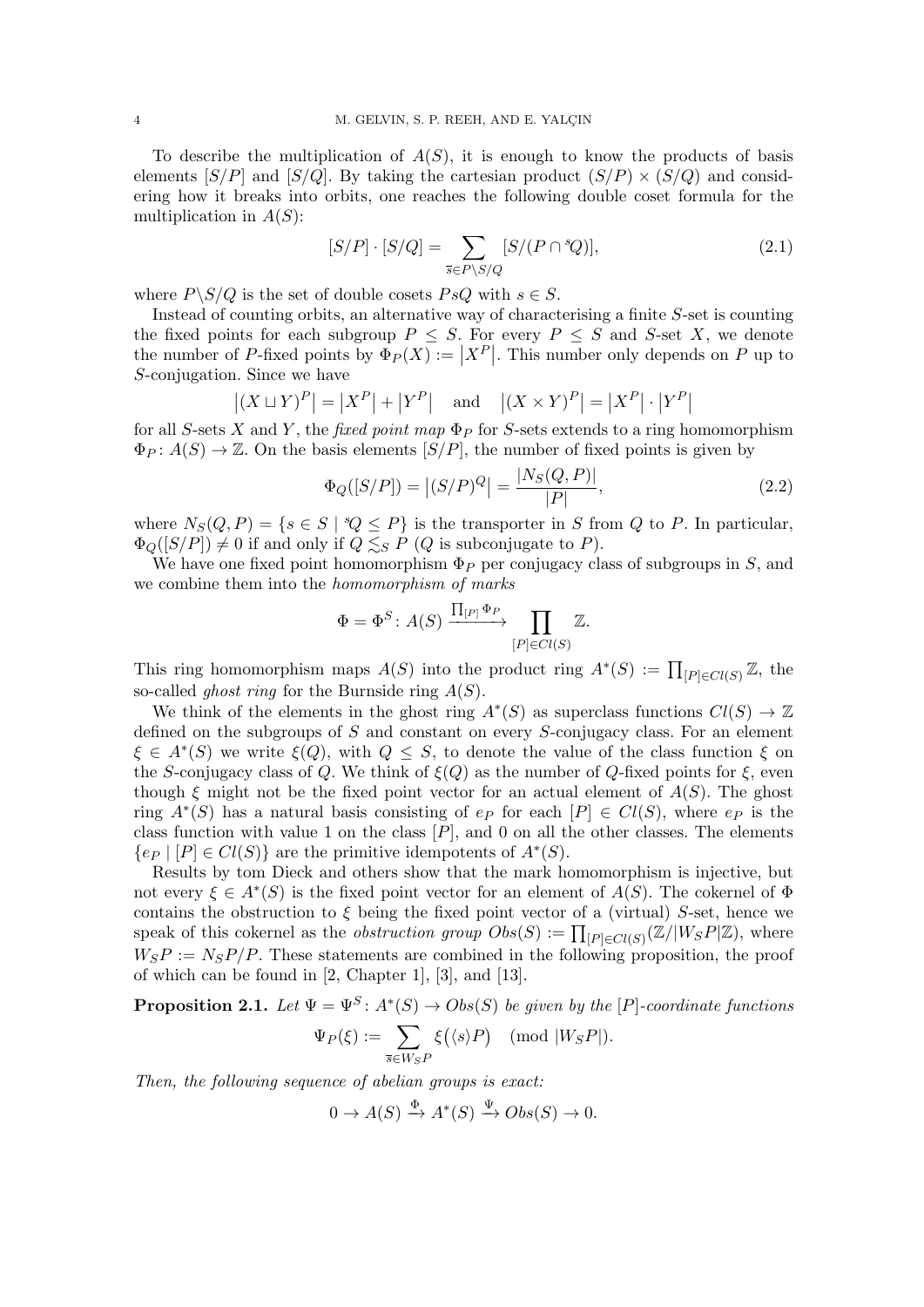Note that in the exact sequence above  $\Phi$  is a ring homomorphism, but  $\Psi$  is just a group homomorphism.

2.1. The Burnside ring of a saturated fusion system. Let *S* be a finite *p*-group, and suppose that  $\mathcal F$  is a saturated fusion system on  $S$  (see [\[1\]](#page-24-7) for necessary definitions on fusion systems). We say that a finite  $S$ -set is  $\mathcal{F}$ -stable if the action is unchanged up to isomorphism whenever we act through morphisms of  $\mathcal F$ . More precisely, if  $P \leq S$  is a subgroup and  $\varphi: P \to S$  is a homomorphism in *F*, we can consider *X* as a *P*-set by using  $\varphi$  to define the action  $g.x := \varphi(g)x$  for  $g \in P$ . We denote the resulting *P*-set by  $p_{\varphi} X$ . In particular when *incl*:  $P \rightarrow S$  is the inclusion map,  $_{P, incl} X$  has the usual restriction of the *S*-action to *P*.

Restricting the action of *S*-sets along  $\varphi$  extends to a ring homomorphism  $r_{\varphi} \colon A(S) \to$ *A*(*P*), and we let  $_{P,\varphi}X$  denote the image  $r_{\varphi}(X)$  for all elements  $X \in A(S)$ . We say that an element  $X \in A(S)$  is *F*-stable if it satisfies

<span id="page-4-0"></span> $P_{\nu} \propto X = P_{\nu}$  *incl*<sup>*X*</sup> *inside A*(*P*)*, for all P*  $\leq$  *S and homomorphisms*  $\varphi$ : *P*  $\rightarrow$  *S in F.* (2.3) The *F*-stability condition originally came from considering action maps  $S \to \Sigma_X$  into the symmetric group on *X* that are maps of fusion systems  $\mathcal{F} \to \mathcal{F}_{\Sigma_Y}$ .

Alternatively, one can characterize  $F$ -stability in terms of fixed points and the mark homomorphism, and the following three properties are equivalent for all  $X \in A(S)$ :

(i)  $X$  is  $\mathcal{F}\text{-stable}$ .

<span id="page-4-3"></span>(ii)  $\Phi_P(X) = \Phi_{\varphi P}(X)$  for all  $\varphi \in \mathcal{F}(P, S)$  and  $P \leq S$ .

(iii)  $\Phi_P(X) = \Phi_Q(X)$  for all pairs  $P, Q \leq S$  with  $P \sim_{\mathcal{F}} Q$ .

<span id="page-4-4"></span>A proof of this claim can be found in [\[4,](#page-24-8) Proposition 3.2.3] or [\[10\]](#page-24-1). We shall primarily use [\(ii\)](#page-4-3) and [\(iii\)](#page-4-4) to characterize  $\mathcal{F}$ -stability.

It follows from property [\(iii\)](#page-4-4) that the  $\mathcal F$ -stable elements form a subring of  $A(S)$ . We define the *Burnside ring of*  $\mathcal F$  to be the subring  $A(\mathcal F) \subseteq A(S)$  consisting of all the  $\mathcal F$ -stable elements. Equivalently, we can consider the actual *S*-sets that are *F*-stable: The *F*-stable sets form a semiring, and we define  $A(F)$  to be the Grothendieck group hereof. These two constructions give rise to the same ring  $A(F)$  – see [\[10\]](#page-24-1).

According to [\[10\]](#page-24-1), every *F*-stable *S*-set decomposes uniquely (up to *S*-isomorphism) as a disjoint union of irreducible *F*-stable sets, where the irreducible *F*-stable sets are those that cannot be written as disjoint unions of smaller  $\mathcal F$ -stable sets. Each irreducible  $\mathcal F$ -stable set corresponds to an *F*-conjugacy class  $[P]_F = \{Q \leq S | Q$  is isomorphic to *P* in *F*} of subgroups, and they satisfy the following characterization:

<span id="page-4-1"></span>Proposition 2.2 ([\[10,](#page-24-1) Proposition 4.8 and Theorem A]). *Let F be a saturated fusion system over S. For each conjugacy class in*  $\mathcal F$  *of subgroups*  $[P]_{\mathcal F}$  *there is a unique (up to*  $S$ *-isomorphism*)  $\mathcal{F}$ *-stable set*  $\alpha_P$  *satisfying* 

(i)  $c_Q(\alpha_P) = 1$  *if Q is fully normalized and F-conjugate to P,* 

(ii)  $c_Q(\alpha_P) = 0$  *if*  $Q$  *is fully normalized and not*  $\mathcal{F}$ *-conjugate to*  $P$ *.* 

*The sets*  $\alpha_P$  *form an additive basis for the monoid of all F*-stable *S*-sets. In addition, by *construction in* [\[10\]](#page-24-1) *the stabilizer of any point in*  $\alpha_P$  *is F*-*conjugate to a subgroup of P*.

3. Fixed point orders of the irreducible *F*-stable sets

<span id="page-4-2"></span>Let *Mark* be the matrix of marks for the Burnside ring of *S*, i.e. the matrix for the mark homomorphism  $\Phi: A(S) \to A^*(S)$  with entries

$$
Mark_{Q,P} = | (S/P)^{Q} | = \frac{|N_S(Q,P)|}{|P|}.
$$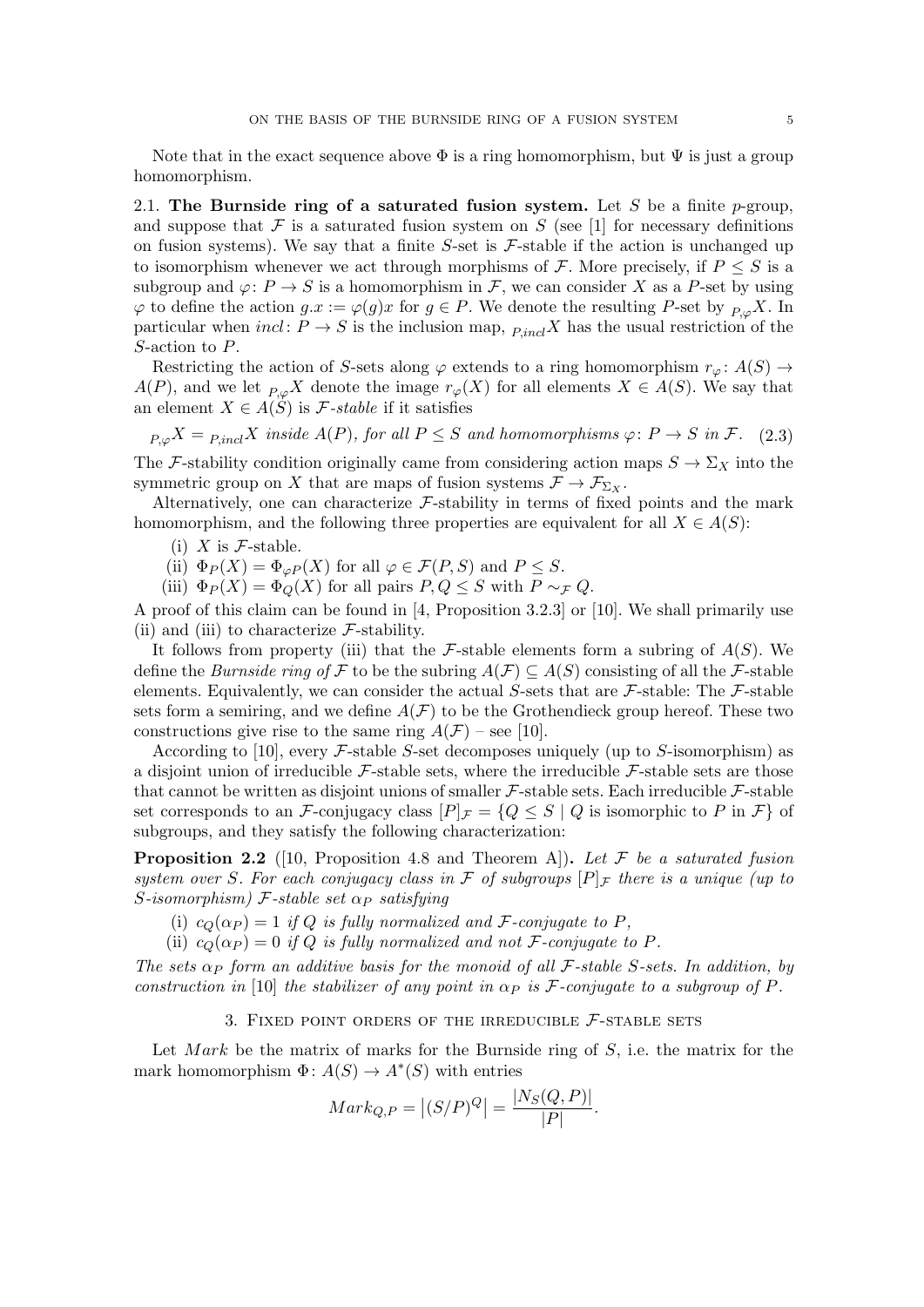The rows and columns of *Mark* correspond to the *S*-conjugacy classes  $[P]_S \in Cl(S)$ of subgroups in *S*. We order the subgroup classes by increasing order of the subgroups, in particular the trivial group 1 corresponds to the first row and column, and *S* itself corresponds to the last row and column. This way *M ark* becomes upper triangular.

Over the rational numbers the mark homomorphism  $\Phi: A(S) \otimes \mathbb{Q} \xrightarrow{\cong} A^*(S) \otimes \mathbb{Q}$  is an isomorphism, and we let  $M\ddot{\circ}b = Mark^{-1}$  be the inverse rational matrix.

From *Mob* we construct a further matrix *FMob* as follows: For each *F*-conjugacy class of subgroups in  $S$  we take the sum of the corresponding columns of  $M\ddot{o}b$  to be the columns of  $FM\ddot{o}b$ . For each  $\mathcal{F}\text{-conjugacy class of subgroups we choose a fully normalized representative}$ of the class, and then we delete all rows that do not correspond to one of the chosen representatives. The resulting matrix  $\mathcal{F}M\ddot{o}b$  is guaranteed to be a square matrix with dimension equal to the number of *F*-conjugacy classes of subgroups; the rows and columns correspond to the chosen representatives of the *F*-conjugacy classes (see Example [3.2\)](#page-6-0).

For each class  $[P]_F$  let  $P^*$  be the chosen representative. The precise description of the entries  $\mathcal{F}M\ddot{o}b_{Q^*,P^*}$  in terms of  $M\ddot{o}b_{Q,P}$  is then

$$
\mathcal{F}M\ddot{o}b_{Q^*,P^*}:=\sum_{[P]_S\subseteq [P^*]_{\mathcal{F}}}M\ddot{o}b_{Q^*,P}\ .
$$

<span id="page-5-0"></span>Theorem 3.1. *Let F be a saturated fusion system over a finite p-group S. Let the square matrix*  $\overline{F}M\ddot{o}b$  *be constructed as above, with rows and columns corresponding to the*  $\mathcal{F}$ *conjugacy classes of subgroup in S. Then*  $\mathcal{F}$ *Mob is invertible, and the inverse*  $\mathcal{F}$ *Mark* := *FM* $\ddot{\phi}b^{-1}$  *is the matrix of marks for*  $A(F)$ *, i.e.* 

$$
\mathcal{F}Mark_{Q^*,P^*} = |(\alpha_{P^*})^{Q^*}|.
$$

*Proof.* In the rational ghost ring  $A^*(S) \otimes \mathbb{Q} = \prod_{[P]_S} \mathbb{Q}$  the unit vector  $e_P$  is the superclass function with value 1 for the class [*P*] and value 0 for the other subgroup classes. We have one unit vector  $e_P$  corresponding to each conjugacy class  $[P]_S$ , and the matrix of marks *Mark* expresses the usual basis for  $A(S) \otimes \mathbb{Q}$ , consisting of the transitive sets  $[S/P]$ , in terms of the idempotents  $e_P$ . Conversely, the inverse  $M\ddot{\circ}b = Mark^{-1}$  then expresses the idempotents *e<sup>P</sup>* as (rational) linear combinations of the orbits [*S/P*].

An element  $X \in A(S) \otimes \mathbb{Q}$  is *F*-stable if the number of fixed points  $|X^Q|$  and  $|X^P|$ are the same for *F*-conjugate subgroups  $Q \sim_F P$ , i.e. if the coefficients of *X* with respect to the idempotents  $e_Q$  and  $e_P$  are the same for *F*-conjugate subgroups. The *F*-stable elements of  $A^*(\mathcal{F}) \otimes \mathbb{Q} \leq A^*(S) \otimes \mathbb{Q}$  thus have an idempotent basis consisting of

$$
e_P^{\mathcal{F}} := \sum_{[P']_S \subseteq [P]_{\mathcal{F}}} e_{P'} ,
$$

with a primitive *F*-stable idempotent  $e^{\mathcal{F}}_P$  corresponding to each *F*-conjugacy class of subgroups. To express the idempotent  $e^{\mathcal{F}}_P$  as a linear combination of orbits  $[S/P]$ , we just have to take the sum of the columns in *Möb* associated to the conjugacy class  $[P]_F$ . Hence counting the number of  $[S/Q]$ -orbits in  $e^{\mathcal{L}}_P$ , we get

$$
c_Q(e_P^{\mathcal{F}}) = \sum_{[P']_S \subseteq [P]_{\mathcal{F}}} M \ddot{o} b_{Q,P'}.
$$

Let  $\mathcal{P}^*$  denote the set of chosen fully normalized representatives for each  $\mathcal{F}$ -conjugacy class of subgroups in *S*. For each  $P^* \in \mathcal{P}^*$ , we have an irreducible *F*-stable set  $\alpha_{P^*}$ , and by Proposition [2.2](#page-4-1) any linear combination *X* of the  $\{\alpha_{P^*}\}\)$  can be determined solely by counting the number of  $[S/P^*]$ -orbits for each  $P^* \in \mathcal{P}^*$ .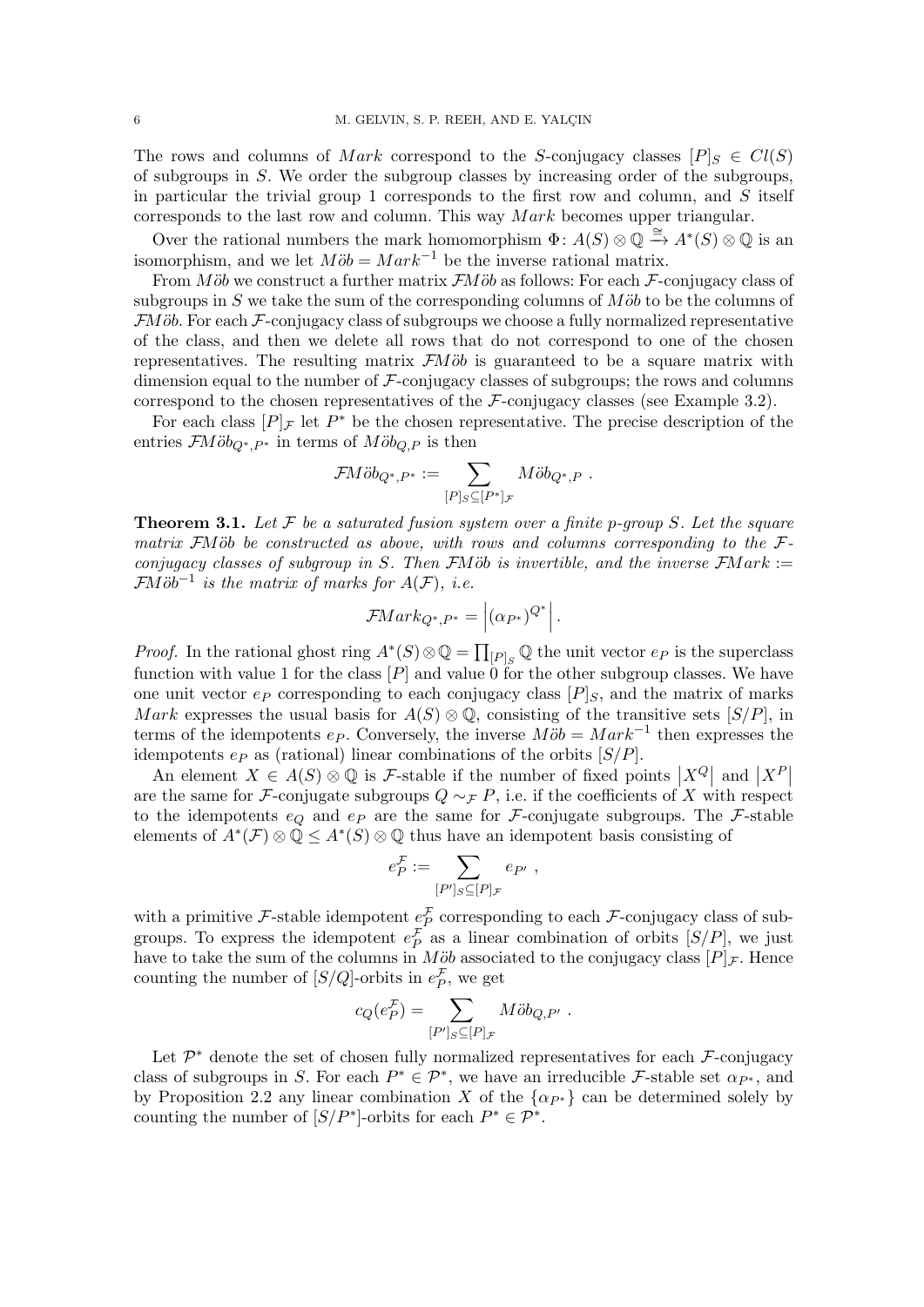Because  $e_P^F$  is *F*-stable, it is a (rational) linear combination of the  $\{\alpha_{Q^*}\}\$ . The coefficients of this linear combination, coincide with the number of  $[S/Q^*]$ -orbits, so to express the idempotents  $e_P^{\mathcal{F}}$  in terms of the  $\{\alpha_{Q^*}\}\$  we only care about the rows of  $M\ddot{o}b$  corresponding to  $Q^* \in \mathcal{P}^*$ , and ignore all the other rows. Consequently, *FMob* is the matrix that expresses the idempotents  $e^{\mathcal{L}}_P$  in terms of the  $\{\alpha_{Q^*}\}.$ 

The inverse  $\mathcal{F}Mark = \mathcal{F}M\ddot{o}b^{-1}$  therefore expresses the irreducible  $\mathcal{F}$ -stable sets  $\alpha_F$ in terms of the *F*-stable idempotents  $e^{\mathcal{L}}_Q$ , which exactly reduces to counting the *Q*-fixed points of  $\alpha_P$ .

<span id="page-6-0"></span>*Example* 3.2*.* Let  $S = D_8$  be the dihedral group of order 8 and  $\mathcal{F} = \mathcal{F}_{D_8}(A_6)$  denote the fusion system induced by the finite group  $A_6$ . Let  $\mathcal P$  be the entire subgroup poset of  $D_8$ and  $P/F$  the poset of *F*-conjugacy classes of subgroups in  $D_8$ :



where  $V_4^*$  is an elementary abelian 2-group of order 4,  $C_n^*$  is a cyclic group of order *n*,  $Z \cong C_2$  is the center of  $D_8$ , and square brackets denote the *F*-conjugacy class. The horizontal squiggly lines indicate subgroups' being in the same  $D_8$ -conjugacy class and dashed lines means that they are in the same *F*-conjugacy class.

The table of marks *Mark* and its inverse  $M\ddot{o}b = Mark^{-1}$  are given below

| Mark            | $\mathbf{1}$ | $C_2^1$ |   | $Z \quad C_2^2$ | $V_4^1$        | $\mathcal{C}_4$ | $V_4^2$ | $D_8$ |
|-----------------|--------------|---------|---|-----------------|----------------|-----------------|---------|-------|
|                 | 8            |         |   |                 | $\overline{2}$ | $\overline{2}$  | 2       |       |
| $C_2^1$         |              | 2       | 0 | 0               | 2              | 0               |         |       |
| Ζ               |              |         |   | $\mathbf{0}$    | 2              | 2               | 2       | 1     |
| $C_2^2$         |              |         |   | 2               | 0              | $\theta$        | 2       |       |
| $V_4^{\bar{1}}$ |              |         |   |                 | 2              | 0               |         |       |
| $C_{4}$         |              |         |   |                 |                | 2               |         |       |
| $V_4^2$         |              |         |   |                 |                |                 | 2       |       |
| , J             |              |         |   |                 |                |                 |         |       |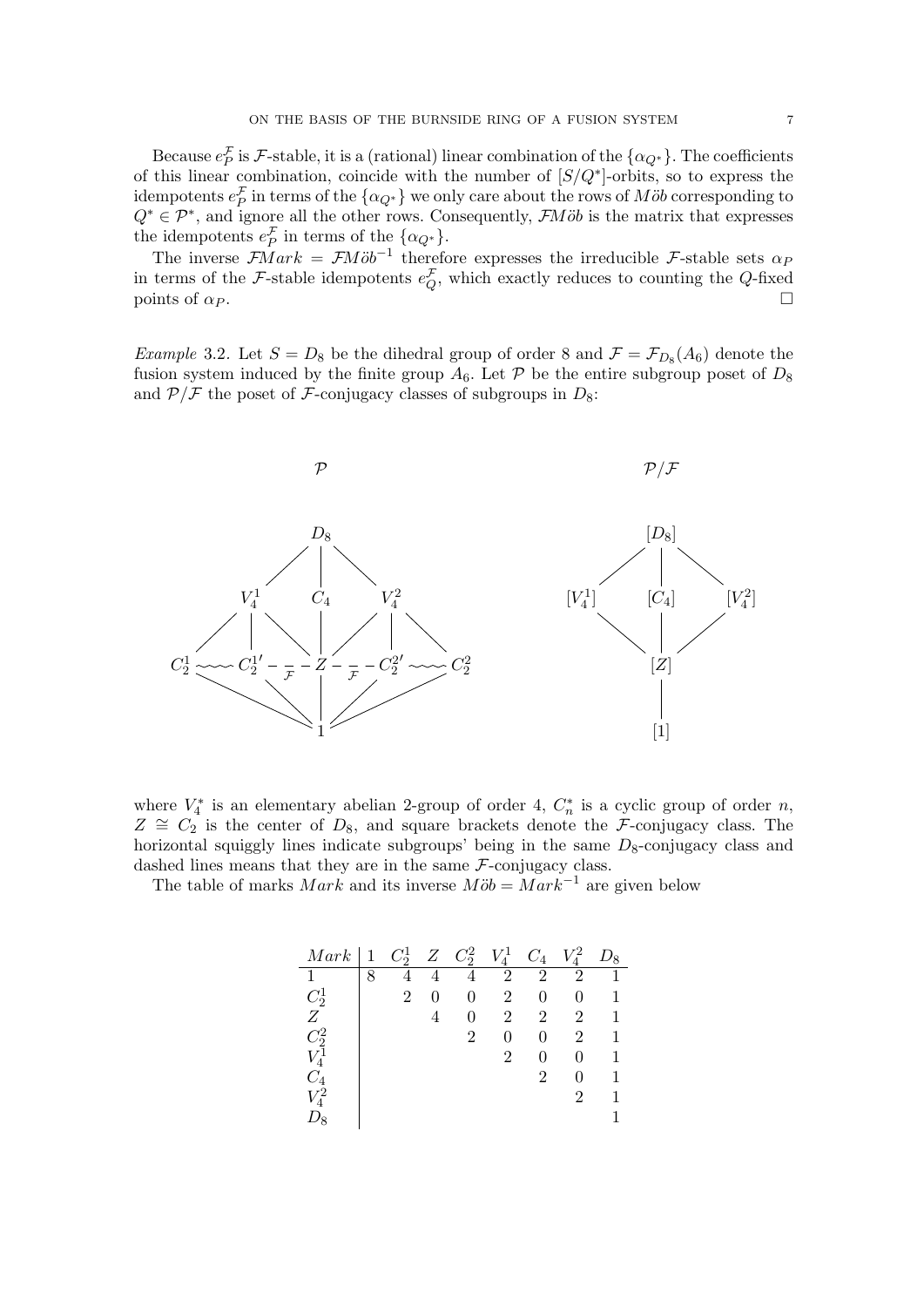| $M\ddot{o}b$    |     | $C_2^1$ | Z              | $C_2^2$        | $V^1_{\scriptscriptstyle{A}}$ | $C_4$          |                | $D_8\,$        |
|-----------------|-----|---------|----------------|----------------|-------------------------------|----------------|----------------|----------------|
| $\mathbf{1}$    | 1/8 | $-1/4$  | $-1/8$         | $-1/4$         | 1/4                           | $\overline{0}$ | 1/4            |                |
| $C_2^1$         |     | 1/2     | $\overline{0}$ | $\overline{0}$ | $-1/2$                        | $\theta$       |                |                |
| Ζ               |     |         | 1/4            | $\overline{0}$ | $-1/4$                        | $-1/4$         | $-1/4$         | 1/2            |
| $C_2^2$         |     |         |                | 1/2            | $\boldsymbol{0}$              | $\overline{0}$ | $-1/2$         | $\overline{0}$ |
| $V_4^{\bar{1}}$ |     |         |                |                | 1/2                           | $\theta$       | 0              | $-1/2$         |
| $C_4$           |     |         |                |                |                               | 1/2            | $\overline{0}$ | $-1/2$         |
| $V_4^2$         |     |         |                |                |                               |                |                | $1/2$ $-1/2$   |
| $D_8$           |     |         |                |                |                               |                |                |                |

Below we give the matrix for *FMob* and its inverse  $\mathcal{F}Mark = \mathcal{F}M\ddot{o}b^{-1}$ . Recall that the matrix for  $FM\ddot{o}b$  is obtained by adding the columns of  $M\ddot{o}b$  for the subgroups which are *F*-conjugate, and then by choosing a fully normalized subgroup in every *F*-conjugacy class on the rows. Here  $Z$  is the unique fully normalized subgroup in its  $\mathcal{F}$ -conjugacy class.

| FMöb            | 1                 | Z      |    | $V_4^1$        | $C_4$           |                | $V^2_{\scriptscriptstyle{A}}$ | ${\mathcal D}_8$ |
|-----------------|-------------------|--------|----|----------------|-----------------|----------------|-------------------------------|------------------|
| 1               | 1/8               | $-5/8$ |    | 1/4            |                 | 0              | 1/4                           | 0                |
| Ζ               |                   | 1/4    |    | $-1/4$         | $-1/4$          |                | $-1/4$                        | 1/2              |
| $V_4^1$         |                   |        |    | 1/2            |                 | $\overline{0}$ | 0                             | $-1/2$           |
| $C_4$           |                   |        |    |                | 1/2             |                | $\boldsymbol{0}$              | $-1/2$           |
| $V_4^2$         |                   |        |    |                |                 |                | 1/2                           | $-1/2$           |
| $\mathcal{D}_8$ |                   |        |    |                |                 |                |                               | 1                |
|                 | $\mathcal{F}Mark$ | 1      | Ζ  | $V_4^1$        | $\mathcal{C}_4$ | $V_4^2$        | $\mathcal{D}_8$               |                  |
|                 | 1                 | 8      | 20 | 6              | 10              | 6              |                               |                  |
|                 | Ζ                 |        | 4  | $\overline{2}$ | $\overline{2}$  | $\overline{2}$ | 1                             |                  |
|                 | $V_4^1$           |        |    | $\overline{2}$ | 0               | 0              | 1                             |                  |
|                 | $C_4$             |        |    |                | $\overline{2}$  | 0              | 1                             |                  |
|                 | $V^2_4$           |        |    |                |                 | $\overline{2}$ | 1                             |                  |
|                 | $\nu_8$           |        |    |                |                 |                |                               |                  |

From this we obtain the  $\Phi(\alpha_P)$  by reading off the columns of  $\mathcal{F}Mark$  (since  $e_Z^{\mathcal{F}}$  =  $e_{C_2^1} + e_Z + e_{C_2^2}$ :

$$
\begin{array}{rcl}\n\Phi(\alpha_1) & = & 8e_1^{\mathcal{F}} & = & 8e_1 \\
\Phi(\alpha_Z) & = & 20e_1^{\mathcal{F}} + 4e_Z^{\mathcal{F}} & = & 20e_1 + 4e_{C_2^1} + 4e_Z + 4e_{C_2^2} \\
\Phi(\alpha_{V_4^1}) & = & 6e_1^{\mathcal{F}} + 2e_Z^{\mathcal{F}} + 2e_{V_4^1} & = & 6e_1 + 2e_{C_2^1} + 2e_Z + 2e_{C_2^2} + 2e_{V_4^1} \\
\Phi(\alpha_{C_4}) & = & 10e_1^{\mathcal{F}} + 2e_Z^{\mathcal{F}} + 2e_{C_4^4} & = & 10e_1 + 2e_{C_2^1} + 2e_Z + 2e_{C_2^2} + e_{C_4} \\
\Phi(\alpha_{V_4^2}) & = & 6e_1^{\mathcal{F}} + 2e_Z^{\mathcal{F}} + 2e_{V_4^2} & = & 6e_1 + 2e_{C_2^1} + 2e_Z + 2e_{C_2^2} + 2e_{V_4^2} \\
\Phi(\alpha_{D_8}) & = & e_1^{\mathcal{F}} + e_{Z}^{\mathcal{F}} + e_{V_4^1}^{\mathcal{F}} & = & e_1 + e_{C_2^1} + e_Z + e_{C_2^2} \\
& + e_{C_4}^{\mathcal{F}} + e_{V_4^2}^{\mathcal{F}} + e_{D_8}^{\mathcal{F}} & + e_{V_4^1} + e_{C_4} + e_{V_4^2} + e_{D_8}\n\end{array}
$$

Finally, applying the matrix *Möb* to each of these fixed point vectors yields the *S*-orbit description of the  $\alpha$ *P*:

$$
\alpha_1 = [S/1] \n\alpha_2 = [S/Z] + 2[S/C_2^1] + 2[S/C_2^2] \n\alpha_{V_4^1} = [S/V_4^1] + [S/C_2^2] \n\alpha_{C_4} = [S/C_4] + [S/C_2^1] + [S/C_2^2] \n\alpha_{V_4^2} = [S/V_4^2] + [S/C_2^1] \n\alpha_{D_8} = [S/D_8]
$$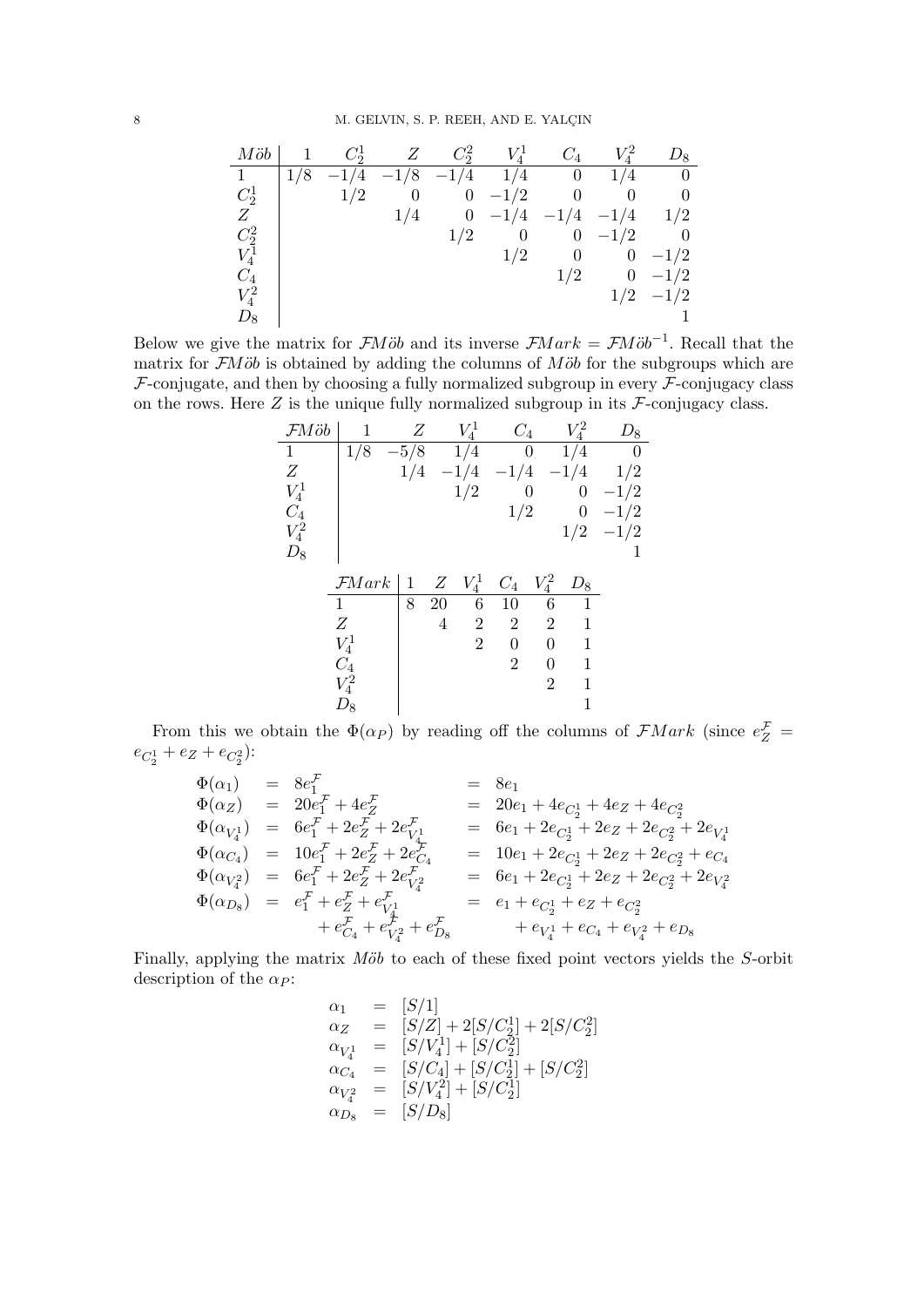There is an explicit formula for expressing the idempotent basis *{eQ}* in terms of the transitive *S*-set basis *{*[*S/P*]*}* using the combinatorics of the subgroup poset, which is often referred as the Gluck's idempotent formula [\[6\]](#page-24-0). In the following two sections we find similar explicit formulas for the coefficients of  $\alpha_{P^*}$  with respect to the idempotent basis *{eQ}* and then with respect to the *S*-set basis *{*[*S/P*]*}*. For this we need to look at the Möbius inversion in Gluck's idempotent formula more closely.

# 4. FIXED POINT ORDERS AND MÖBIUS INVERSION

<span id="page-8-0"></span>In this section we discuss how a more explicit formula can be obtained for fixed point orders of basis elements using Möbius inversion. We first introduce basic definitions about Möbius inversion. For more details, we refer the reader to [\[11\]](#page-24-9).

Let  $P$  be a finite poset. The *incidence function of*  $P$  is defined as the function

$$
\zeta_{\mathcal{P}} : \mathcal{P} \times \mathcal{P} \to \mathbb{Z} : (a, b) \mapsto \begin{cases} 1 & a \leq b, \\ 0 & \text{else.} \end{cases}
$$

The *incidence matrix* of  $P$  is the  $|P| \times |P|$ -matrix  $(\zeta_P)$  with entries  $(\zeta_P)_{a,b} = \zeta_P(a,b)$ . When labelling the rows/columns we respect the partial order of  $P$ , such that  $a \leq b$  in *P* implies that the *a*-row/-column precedes the *b*-row/-column. This way the incidence matrix is always upper unitriangular (an upper triangular matrix with all diagonal entries equal to 1).

**Definition 4.1.** The *Möbius function* for a poset  $P$  is  $\mu_{\mathcal{P}} : \mathcal{P} \times \mathcal{P} \rightarrow \mathbb{Q}$  defined by

$$
\sum_{a \in \mathcal{P}} \zeta_{\mathcal{P}}(x, a) \mu_{\mathcal{P}}(a, y) = \delta_{x, y} = \sum_{a \in \mathcal{P}} \mu_{\mathcal{P}}(x, a) \zeta_{\mathcal{P}}(a, y)
$$

for all  $x, y \in \mathcal{P}$ . If the corresponding  $|\mathcal{P}| \times |\mathcal{P}|$  *Möbius matrix* is  $(\mu_{\mathcal{P}})$ , we have  $(\mu_{\mathcal{P}})$  $({\zeta_{\mathcal{P}}})^{-1}.$ 

<span id="page-8-1"></span>**Lemma 4.2.**  $\mu_{\mathcal{P}}(a, b) \in \mathbb{Z}$  *for all*  $a, b \in \mathcal{P}$ *.* 

*Proof.* By our labelling convention,  $(\zeta_p)$  is upper unitriangular. Therefore we can write  $(\zeta_{\mathcal{P}}) = I + (\eta_{\mathcal{P}})$ , where  $(\eta_{\mathcal{P}})_{i,j} = 1$  when  $a_i < a_j$  and vanishes elsewhere. Then  $\eta_{\mathcal{P}}$  is strictly upper triangular, and  $(\eta_P)^{|\mathcal{P}|} = 0$ , so

$$
(\mu_{\mathcal{P}}) = (\zeta_{\mathcal{P}})^{-1} = (I + (\eta_{\mathcal{P}}))^{-1} = I - (\eta_{\mathcal{P}}) + (\eta_{\mathcal{P}})^2 - (\eta_{\mathcal{P}})^3 + \dots + (-1)^{|\mathcal{P}|-1} (\eta_{\mathcal{P}})^{|\mathcal{P}|-1}
$$
  
has all integral entries.

Each of the matrices  $(\eta_{\mathcal{P}}^k) := (\eta_{\mathcal{P}})^k$  has an interpretation in terms of chains in the poset *P*.

**Definition 4.3.** A *chain of length*  $k$  *in*  $P$  is a totally ordered subset of  $k + 1$  elements  $\sigma = \{a_0 < a_1 < \ldots < a_k\}$ . Such a chain *links*  $a_0$  *to*  $a_k$ .

Let  $\mathfrak{C}_{\mathcal{P}}^k(a, b)$  be the set of chains of length *k* linking *a* to *b*, and  $\mathfrak{C}_{\mathcal{P}}^k$  the set of all chains of length *k* in  $P$ .  $\mathfrak{C}_{P}^{0}$  is the set of elements of  $P$ . Similarly, let  $\mathfrak{C}_{P}(a, b)$  be the set of all chains linking *a* to *b*,  $\mathfrak{C}_{\mathcal{P}}$  the set of all chains in  $\mathcal{P}$ , and for any chain  $\sigma \in \mathfrak{C}_{\mathcal{P}}$  let  $|\sigma|$  denote the length of  $\sigma$ .

<span id="page-8-2"></span>Lemma 4.4.  $(\eta_{\mathcal{P}}^k)_{a,b} = |\mathfrak{C}_{\mathcal{P}}^k(a,b)|$ *.*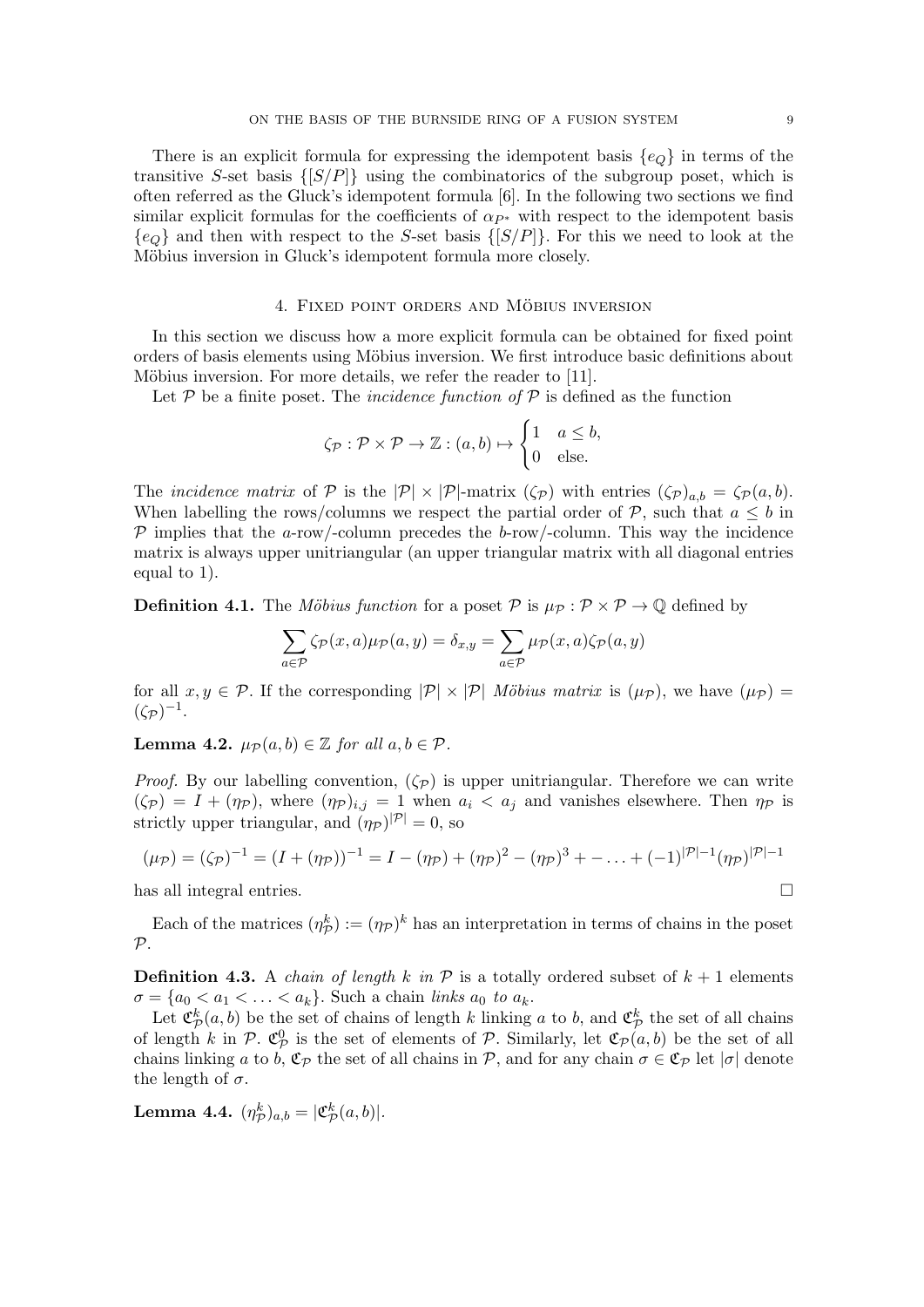*Proof.* With  $a_0 := a$  and  $a_k := b$ , the definition of matrix multiplication gives us

$$
(\eta_{\mathcal{P}}^k)_{a_0,a_k} = \sum_{a_1,\ldots,a_{k-1}\in\mathcal{P}} \eta_{\mathcal{P}}(a_0,a_1)\cdot \eta_{\mathcal{P}}(a_1,a_2)\cdots \eta_{\mathcal{P}}(a_{k-1},a_k).
$$

By definition of the incidence function  $\eta_p$ , each factor  $\eta_p(a_i, a_{i+1})$  is 1 if  $a_i < a_{i+1}$  and zero otherwise. The product  $\eta_{\mathcal{P}}(a_0, a_1) \cdots \eta_{\mathcal{P}}(a_{k-1}, a_k)$  is therefore nonzero and equal to 1<br>precisely when  $a_0 \le a_1 \le \cdots \le a_k$  is a k-chain in  $\mathcal{P}$  linking  $a_0$  to  $a_k$ precisely when  $a_0 < a_1 < \cdots < a_k$  is a *k*-chain in  $P$  linking  $a_0$  to  $a_k$ .

**Proposition 4.5.** *For all*  $a, b \in \mathcal{P}$ *,* 

$$
\mu_{\mathcal{P}}(a,b) = \sum_{k=0}^{\infty} (-1)^k |\mathfrak{C}_{\mathcal{P}}^k(a,b)| = \sum_{\sigma \in \mathfrak{C}_{\mathcal{P}}(a,b)} (-1)^{|\sigma|}.
$$

*Proof.* Immediate from Lemmas [4.2](#page-8-1) and [4.4](#page-8-2) and their proofs.  $\Box$ 

*Remark* 4.6. From the formula above it is clear that the Möbius function can be expressed as the reduced Euler characteristic of a subposet in  $P$ . More specifically, for  $a < b$ , let  $(a, b)_\mathcal{P}$  denote the poset of all  $c \in \mathcal{P}$  with  $a < c < b$ . Then  $\mu_\mathcal{P}(a, b)$  is equal to the reduced Euler characteristic  $\widetilde{\chi}((a, b)_\mathcal{P})$  of the subposet  $(a, b)_\mathcal{P}$  for every  $a, b \in \mathcal{P}$  such that  $a < b$ .

4.1. Möbius functions and fixed points. On the next few pages we go through the construction of the matrix *FM ark* in Theorem [3.1](#page-5-0) again, but this time we follow the calculations in detail using the framework of incidence and Möbius functions. For a finite  $p$ -group *S*, we let  $\mathcal P$  be the poset of subgroups ordered by inclusion. This poset has incidence and Möbius functions  $\zeta_{\mathcal{P}}$  and  $\mu_{\mathcal{P}}$  as described in the previous section, denoted thereafter by  $\zeta$ , respectively  $\mu$ .

The matrix of marks *Mark* for the Burnside ring of *S* has entries  $Mark_{[Q],[P]}$  =  $|N_S(Q, P)|/|P|$  defined for pairs ([*Q*]*,* [*P*]) of *S*-conjugacy classes of subgroups in *S*. Each column is divisible by the diagonal entry, which is the order of the Weyl group  $W_{S}P =$  $N_S P/P$ . If we divide the  $[P]_S$ -column by  $|W_S P|$ , we get

$$
Mark_{[Q],[P]} \cdot \frac{1}{|W_{S}P|} = \frac{|N_{S}(Q,P)|}{|N_{S}P|} = \frac{|\{s \in S \mid {}^s \! Q \leq P\}|}{|N_{S}P|} = \frac{|\{s \in S \mid Q \leq P^{s}\}|}{|N_{S}P|}
$$

$$
= |\{P' \leq S \mid P' \sim_{S} P \text{ and } Q \leq P'\}| = \sum_{P' \sim_{S} P} \zeta(Q,P').
$$

We denote this value by  $\zeta_{S}([Q],[P])$ , and we call  $\zeta_{S}$  the *modified incidence function* for the S-conjugacy classes of subgroups. We have  $(\zeta_S)_{[Q],[P]} = Mark_{[Q],[P]}/|W_S P|$ , so the modified incidence matrix  $(\zeta_s)$  is upper unitriangular (see Example [4.10](#page-12-1) for the computations in the case  $S = D_8$ ).

Inverting the matrix  $(\zeta_S)$ , we define  $(\widetilde{\mu}_S) := (\zeta_S)^{-1}$  which gives rise to a *modified Möbius function*  $\widetilde{\mu}_S$  for *S*-conjugacy classes of subgroups. Since  $M\ddot{\phi}b = Mark^{-1}$  is the inverse of the matrix of marks, we have  $(\widetilde{\mu}_S)_{[Q],[P]} = |W_S Q| \cdot M \ddot{o} b_{Q,P}$ . As  $(\zeta_S)$  is triangular with diagonal entries 1, we also have  $(\widetilde{\mu}_S) = (\widetilde{\zeta}_S)^{-1} = \sum_{k=0}^{\infty} (-1)^k \cdot ((\widetilde{\zeta}_S) - I)^k$  as in the proof of Lemma [4.2,](#page-8-1) which we use to calculate the entries of  $(\widetilde{\mu}_S)$ :

$$
\widetilde{\mu}_S([Q],[P]) = \sum_{k=0}^{\infty} (-1)^k \cdot ((\widetilde{\zeta}_S) - I)^k
$$
  
= 
$$
\sum_{([R_0],[R_1],\ldots,[R_k]) \in \mathcal{T}_S} (-1)^k \widetilde{\zeta}_S([R_0],[R_1]) \cdots \widetilde{\zeta}_S([R_{k-1}],[R_k])
$$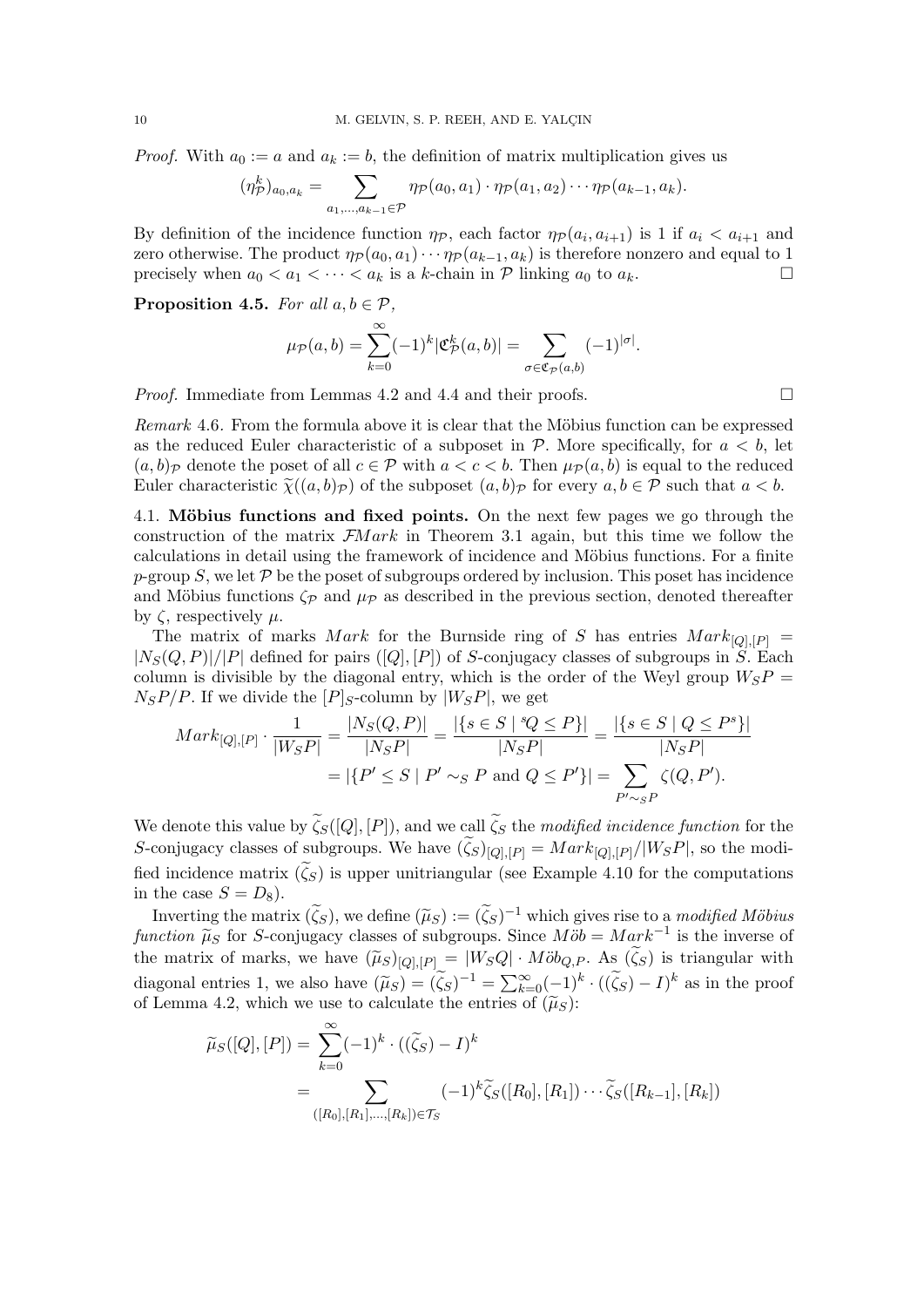where  $\mathcal{T}_S$  consists of all tuples  $([R_0], [R_1], ..., [R_k])$ , for  $k \geq 0$ , of *S*-conjugacy classes of subgroups  $[R_i] \in Cl(S)$  such that  $[R_0] = [Q], [R_k] = [P]$ , and  $|R_0| < |R_1| < \cdots < |R_k|$ . Since we have

$$
\widetilde{\zeta}_S([R_i],[R_j]) = \sum_{R'_j \sim_S R_j} \zeta(R_i,R'_j)
$$

for all *i, j*, we obtain that  $\widetilde{\mu}_S([Q], [P])$  is equal to the sum

$$
\sum_{([R_0],[R_1],\ldots,[R_k])\in\mathcal{T}_S} \sum_{R'_1\sim_{S}R_1} (-1)^k \zeta(R_0,R'_1) \widetilde{\zeta}_S([R'_1],[R_2])\cdots \widetilde{\zeta}_S([R_{k-1}],[R_k])
$$
\n
$$
= \sum_{([R_0],[R_1],\ldots,[R_k])\in\mathcal{T}_S} \sum_{R'_1\sim_{S}R_1} \sum_{R'_2\sim_{S}R_2} \cdots \sum_{R'_k\sim_{S}R_k} (-1)^k \zeta(R_0,R'_1) \zeta(R'_1,R'_2)\cdots \zeta(R'_{k-1},R'_k)
$$
\n
$$
= \sum_{R_0\n
$$
\text{s.t. } R_0=Q, R'_k\sim_{S}P
$$
$$

Therefore, the matrix  $M\ddot{\partial}b$ , the inverse of the matrix of marks, has entries

$$
M\ddot{o}b_{[Q],[P]} = \frac{1}{|W_S Q|} \tilde{\mu}_S([Q],[P]) = \frac{1}{|W_S Q|} \sum_{P' \sim_S P} \mu(Q, P').
$$

This concludes the part of our investigation concerning only the subgroup structure of *S*, and for the calculations below we include the extra data of a saturated fusion system *F* on *S*.

In order to determine the number of fixed points  $|(\alpha_P)^Q|$  as in Theorem [3.1,](#page-5-0) we wish to calculate the  $F$ -analogs of *Mark* and *Möb* above. To do this, we first choose a fully normalized representative  $P^*$  for each *F*-conjugacy class  $[P]_F$  of subgroups, and as before let  $\mathcal{P}^*$  be the collection of these representatives. Recall that the matrix  $\mathcal{F}M\ddot{o}b$  is constructed from *Möb* by picking out the rows corresponding to  $Q^* \in \mathcal{P}^*$ , and the column in *FMöb* corresponding to  $P^* \in \mathcal{P}^*$  is the sum of the columns in *Mob* corresponding to  $[P]_S$  with  $P \sim_{\mathcal{F}} P^*$ . More explicitly, we have

$$
\mathcal{F}M\ddot{o}b_{Q^*,P^*}:=\sum_{[P]_S\subseteq [P^*]_{\mathcal{F}}}M\ddot{o}b_{[Q^*],[P]}=\frac{1}{|W_{S}Q^*|}\sum_{P\sim_{\mathcal{F}}P^*}\mu(Q^*,P).
$$

We define the *modified Möbius function*  $\tilde{\mu}_F \colon \mathcal{P}^* \times \mathcal{P}^* \to \mathbb{Z}$  for the (representatives of) *F*-conjugacy classes of subgroups, to be

$$
\widetilde{\mu}_{\mathcal{F}}(Q^*, P^*) := |W_S Q^*| \cdot \mathcal{F}M \ddot{o} b_{Q^*, P^*} = \sum_{P \sim_{\mathcal{F}} P^*} \mu(Q^*, P),
$$

summing the usual Möbius function. The associated matrix  $(\tilde{\mu}_F)$  is then upper unitriangular.

The modified incidence matrix for *F* is defined as the inverse  $(\tilde{\zeta}_{\mathcal{F}}) := (\tilde{\mu}_{\mathcal{F}})^{-1}$ , with the associated function  $\zeta_{\mathcal{F}} \colon \mathcal{P}^* \times \mathcal{P}^* \to \mathbb{Z}$ . By Theorem [3.1](#page-5-0) we then have

$$
|(\alpha_P)^Q| = \mathcal{F}Mark_{Q^*,P^*} = |W_S P^*| \cdot \widetilde{\zeta}_{\mathcal{F}}(Q^*,P^*)
$$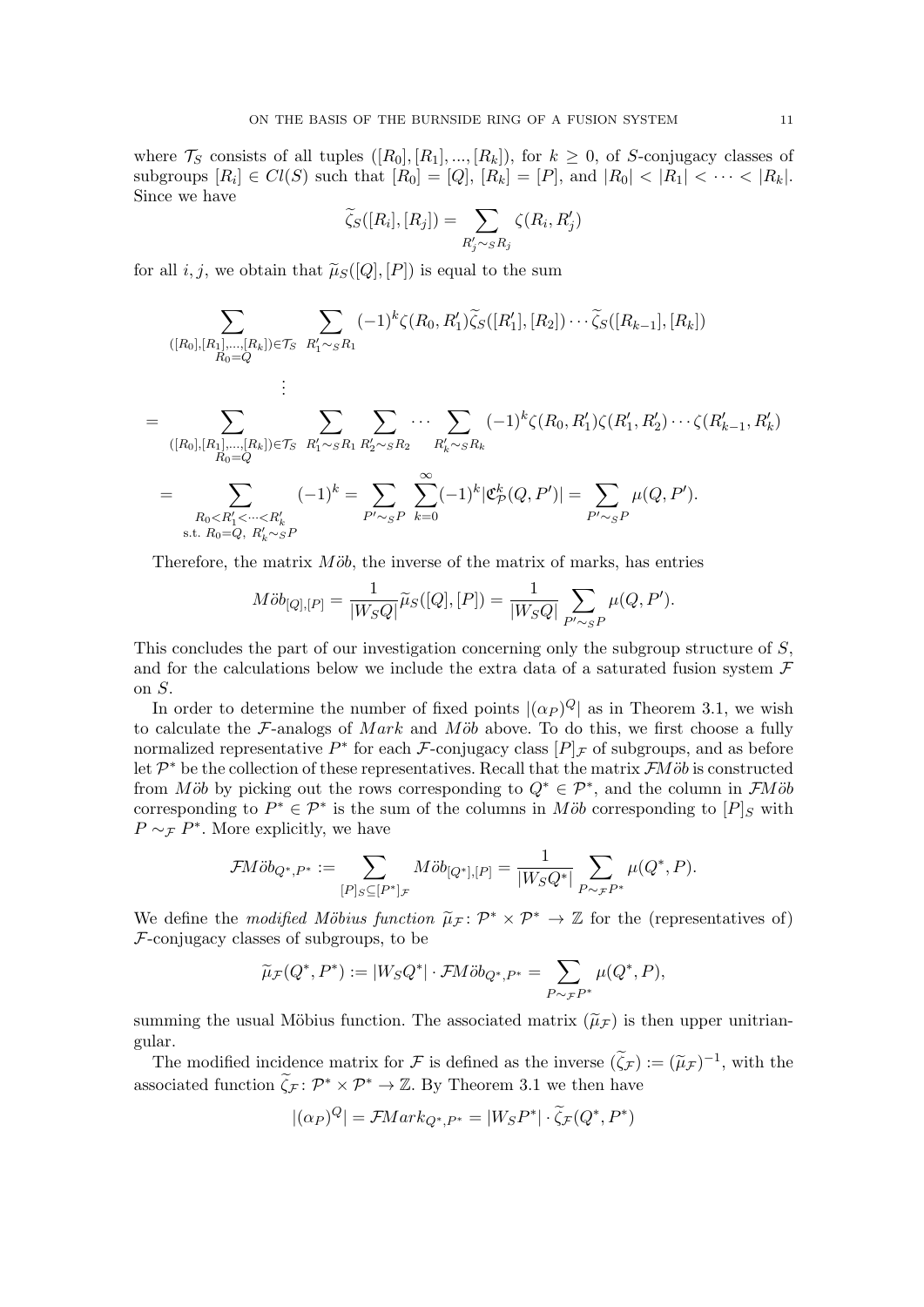where  $\mathcal{F}Mark := \mathcal{F}M\ddot{o}b^{-1}$ . Recall that for each subgroup  $R \leq S$ , we denote by  $R^*$  the chosen fully normalized representative for the *F*-conjugacy class of *R*. As previously, the fact that  $(\tilde{\mu}_F)$  is unitriangular implies

$$
\widetilde{\zeta}_{\mathcal{F}}(Q^*, P^*) = \sum_{k=0}^{\infty} (-1)^k \cdot ((\widetilde{\mu}_{\mathcal{F}}) - I)^k
$$
  
= 
$$
\sum_{(R_0^*, R_1^*, \dots, R_k^*) \in \mathcal{T}_{\mathcal{F}}} (-1)^k \widetilde{\mu}_{\mathcal{F}}(R_0^*, R_1^*) \cdots \widetilde{\mu}_{\mathcal{F}}(R_{k-1}^*, R_k^*)
$$

where  $\mathcal{T}_{\mathcal{F}}$  consists of all tuples  $(R_0^*, R_1^*, \ldots, R_k^*)$ , for all  $k \geq 0$ , of  $\mathcal{F}$ -conjugacy class representatives  $R_i^* \in \mathcal{P}^*$  such that  $R_0^* = Q^*$ ,  $R_k^* = P^*$ , and  $|R_0^*| < |R_1^*| < \cdots < |R_k^*|$ . Since we have

<span id="page-11-1"></span>
$$
\widetilde{\mu}_{\mathcal{F}}(R_i^*, R_j^*) = \sum_{R_j \sim_{\mathcal{F}} R_j^*} \mu(R_i^*, R_j),
$$

for all  $R_i^*, R_j^* \in \mathcal{P}^*$ , we obtain that

$$
\widetilde{\zeta}_{\mathcal{F}}(Q^*, P^*) = \sum_{(R_0^*, R_1^*, \dots, R_k^*) \in \mathcal{T}_{\mathcal{F}}} \sum_{R_1 \sim \mathcal{F} R_1^*} (-1)^k \mu(R_0^*, R_1) \widetilde{\mu}_{\mathcal{F}}(R_1^*, R_2^*) \cdots \widetilde{\mu}_{\mathcal{F}}(R_{k-1}^*, R_k^*)
$$
\n
$$
\vdots
$$
\n
$$
= \sum_{\substack{(R_0^*, R_1^*, \dots, R_k^*) \in \mathcal{T}_{\mathcal{F}},\\R_1, \dots, R_k \in \mathcal{P} \text{ s.t. } R_i \sim \mathcal{F} R_i^*}} (-1)^k \mu(R_0^*, R_1) \mu(R_1^*, R_2) \cdots \mu(R_{k-1}^*, R_k) \tag{4.1}
$$
\n
$$
= \sum_{\substack{(R_0^*, R_1^*, \dots, R_k^*) \in \mathcal{T}_{\mathcal{F}},\\R_1, \dots, R_k \in \mathcal{P} \text{ s.t. } R_i \sim \mathcal{F} R_i^*}} \sum_{\sigma_i \in \mathfrak{C}_{\mathcal{P}}(R_{i-1}^*, R_i)} (-1)^{k + |\sigma_1| + \dots + |\sigma_k|}.
$$

To calculate  $\zeta_{\mathcal{F}}(Q^*, P^*)$  we hence have to count sequences of chains  $(\sigma_1, \ldots, \sigma_k)$  such that the end  $R_i$  of  $\sigma_i$  is *F*-conjugate to the start  $R_i^*$  of  $\sigma_{i+1}$ , and the first chain  $\sigma_1$  has to start at  $Q^*$  while the final chain  $\sigma_k$  only has to end at  $P^*$  up to  $\mathcal F$ -conjugation. We give these sequences a name:

<span id="page-11-0"></span>**Definition 4.7.** A *tethered F*-broken *chain* in  $P$  *linking*  $Q^* \in P^*$  *to*  $P \in P$  is a sequence of chains  $(\sigma_1, \ldots, \sigma_k)$  in  $P$  subject to the following requirements. With each chain written as  $\sigma_i = (a_0^i, \dots, a_{n_i}^i)$  they must satisfy

- $a_{n_i}^i \sim_{\mathcal{F}} a_0^{i+1}$  for all  $1 \leq i \leq k-1$ , so the endpoints of the chains fit together up to conjugation in *F*.
- $a_0^i \in \mathcal{P}^*$  for all  $1 \leq i \leq k$ . Every chain starts at one of the chosen representatives.
- $|\sigma_i| = n_i > 0$ , for all  $1 \leq i \leq k$ .
- $a_0^1 = Q^*$  and  $a_{n_k}^k \sim_{\mathcal{F}} P$ .

If  $Q^* \sim_{\mathcal{F}} P$ , we allow the trivial broken chain with  $k = 0$ . Let  $\mathfrak{BCE}_F(Q^*, P)$  be the set of tethered *F*-broken chains linking  $Q^*$  to *P*. The *total length* of a tethered broken chain  $\sigma = (\sigma_1, \ldots, \sigma_k)$  is defined to be

$$
\ell(\sigma) := k + |\sigma_1| + \cdots + |\sigma_k|.
$$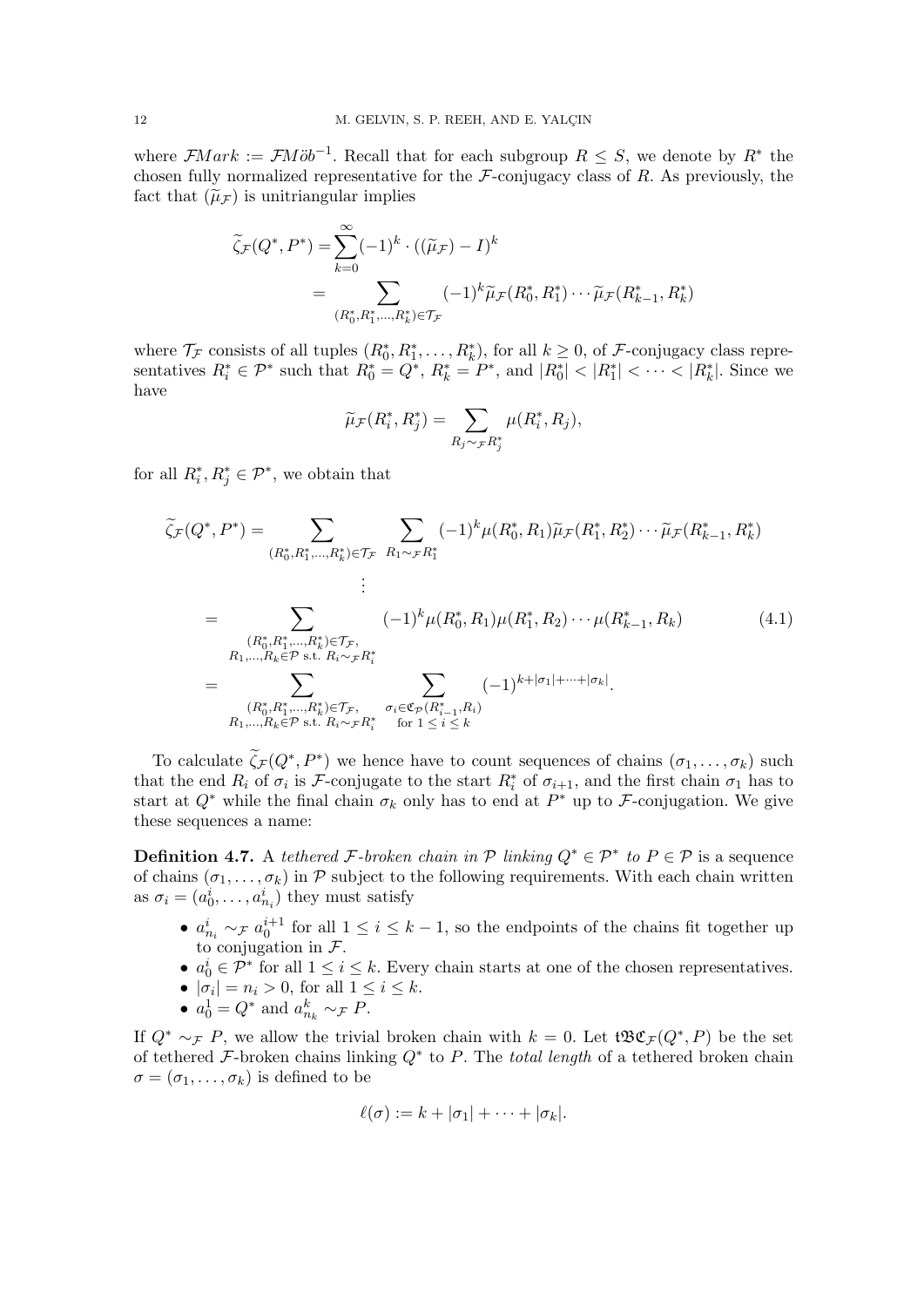We visualize a tethered broken chain as a zigzag diagram in the following way:

$$
a_0^1 < \cdots < a_{n_1}^1
$$
  
\n
$$
a_0^2 < \cdots < a_{n_2}^2
$$
  
\n
$$
\vdots
$$
  
\n
$$
a_0^k < \cdots < a_{n_k}^k
$$

The total length of the tethered broken chain is then the total number of  $\langle$  and  $\sim$  signs plus 1. The added 1 can be viewed as an additional hidden  $Q \sim_F Q^*$  in front of the broken chain, and this interpretation matches the description, in Remark [5.3](#page-16-1) below, of tethered broken chains as a special case of the *broken chains* defined in Section [5.](#page-14-0)

With the terminology of tethered broken chains, the calculations above translate to the following statements:

**Proposition 4.8.** The modified incidence function  $\zeta_{\mathcal{F}}$  for a saturated fusion system  $\mathcal{F}$ , *can be calculated as*

$$
\widetilde{\zeta}_{\mathcal{F}}(Q^*, P^*) = \sum_{\sigma \in \mathfrak{t} \mathfrak{B} \mathfrak{C}_{\mathcal{F}}(Q^*, P^*)} (-1)^{\ell(\sigma)} = \sum_{(\sigma_1, \dots, \sigma_k) \in \mathfrak{t} \mathfrak{B} \mathfrak{C}_{\mathcal{F}}(Q^*, P^*)} (-1)^{k + |\sigma_1| + \dots + |\sigma_k|}
$$

*for all fully normalized representatives*  $Q^*, P^* \in \mathcal{P}^*$ .

We now state the main result of this section.

<span id="page-12-0"></span>**Theorem 4.9.** Let  $\mathcal F$  be a saturated fusion system over a finite p-group  $S$ , and let  $\mathcal P^*$  be *a set of fully normalized representatives for the F-conjugacy classes of subgroups in S. Let*  $t\mathfrak{B}\mathfrak{C}_{\mathcal{F}}(Q^*,P^*)$  *denote the set of all tethered*  $\mathcal{F}\text{-}broken$  *chains linking*  $Q^*$  to  $P^*$ *. Then the numbers of fixed points for the irreducible*  $\mathcal{F}\text{-stable sets } \alpha_{P^*}, P^* \in \mathcal{P}^*$ , can be calculated *as*

$$
\left|(\alpha_{P^*})^{Q^*}\right| = |W_S P^*| \cdot \sum_{\sigma \in \mathfrak{tBC}_{\mathcal{F}}(Q^*, P^*)} (-1)^{\ell(\sigma)}
$$

*for*  $Q^*, P^* \in \mathcal{P}^*$ .

*Proof.* Immediate from the proposition since  $|({\alpha}_{P^*})^Q^*| = |W_S P^*| \cdot \zeta_{\mathcal{F}}(Q^*, P^*)$ .

<span id="page-12-1"></span>*Example* 4.10*.* Let  $S = D_8$  and  $\mathcal{F} = \mathcal{F}_S(A_6)$  as before. The incidence matrix  $\zeta_{\mathcal{P}}$  and the Möbius matrix  $\mu_{\mathcal{P}}$  are given as follows.

| $\zeta_{\mathcal{P}}$                                |   | $\mathcal{C}^1_2$ | $C_2^{1'}$ |   | $Z \quad C_2^{2'}$ | $\mathbb{C}^2_2$ | $V_4^1$ | $C_{4}$ | $\,V_4^2$ | $D_{8}$ |
|------------------------------------------------------|---|-------------------|------------|---|--------------------|------------------|---------|---------|-----------|---------|
| $\mathbf{1}$                                         | 1 | 1                 | 1          | 1 | 1                  | 1                | 1       | 1       | 1         |         |
| $\mathcal{C}^1_2$                                    |   |                   |            |   |                    |                  |         |         |           |         |
| $\tilde{C_2^1}'$                                     |   |                   |            |   |                    |                  |         |         |           |         |
| Ζ                                                    |   |                   |            |   |                    |                  | 1       |         |           |         |
| $\begin{array}{c} C_2^2 \ C_2^2 \ V_4^1 \end{array}$ |   |                   |            |   |                    |                  |         |         |           | 1       |
|                                                      |   |                   |            |   |                    |                  |         |         | 1         |         |
|                                                      |   |                   |            |   |                    |                  |         |         |           |         |
| $C_{4}$                                              |   |                   |            |   |                    |                  |         |         |           |         |
| $V_4^2$                                              |   |                   |            |   |                    |                  |         |         |           |         |
| $D_8$                                                |   |                   |            |   |                    |                  |         |         |           |         |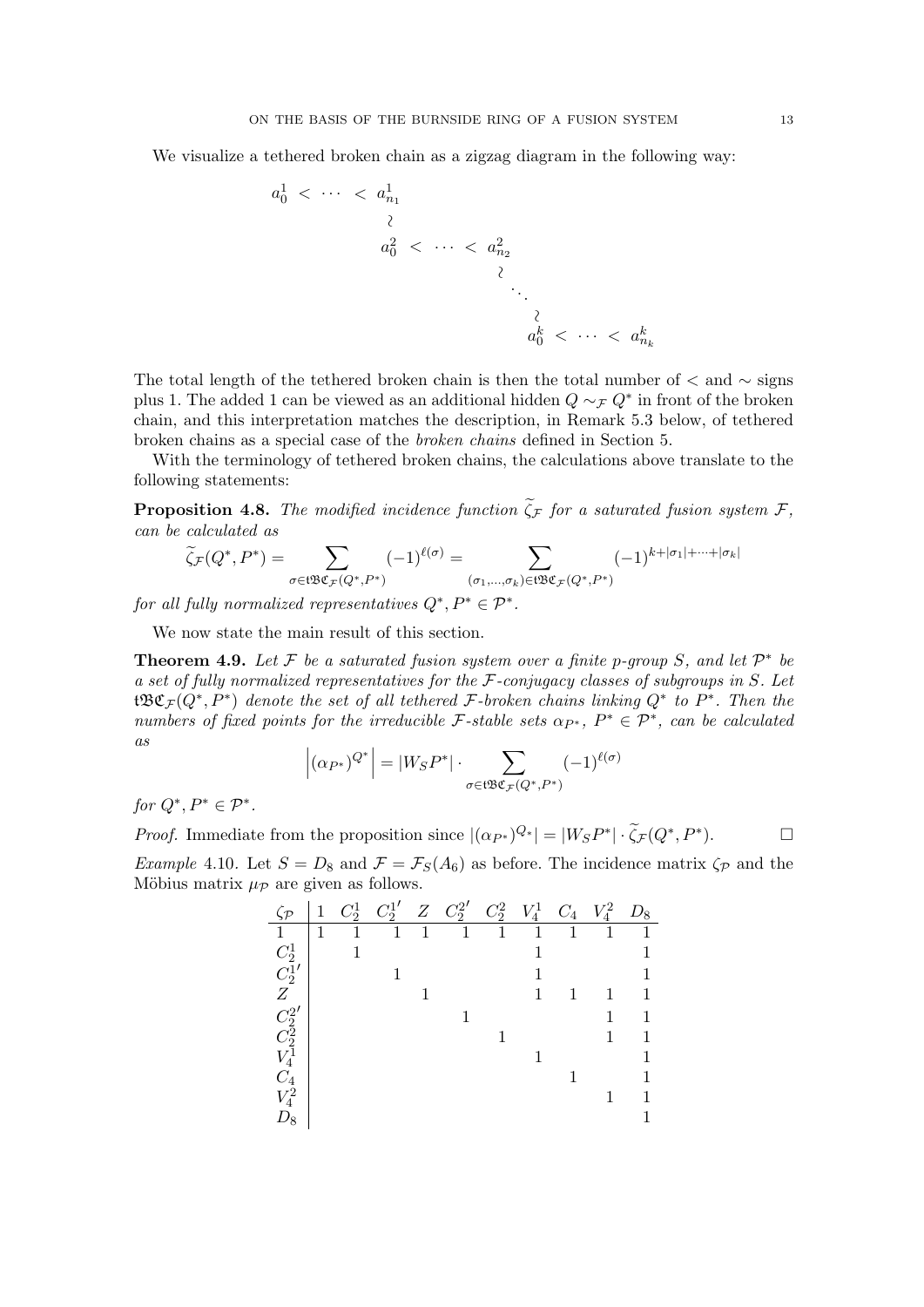

Below we see the matrices for  $\tilde{\mu}_S$  and  $\zeta_S$  obtained by summing over the columns of sub-<br>example blanched the same  $S$  continuous class and sharefully  $S$  continuous class approximate groups belonging to the same *S*-conjugacy class and choosing an *S*-conjugacy class representative on the rows.

| $\widetilde{\mu}_S$                                    | 1            | $C_2^1$ | Ζ              | $C_2^2$        | $V_4^1$        | $\mathcal{C}_4$ | $V_4^2$        | $D_8$            | $\widetilde{\zeta}_S$ | $\mathbf{1}$ | $C_2^1$                 | Ζ              | $\mathbb{C}^2_2$                 | $V_4^1$        | $C_4$           | $V_4^2$        | $D_8$                          |
|--------------------------------------------------------|--------------|---------|----------------|----------------|----------------|-----------------|----------------|------------------|-----------------------|--------------|-------------------------|----------------|----------------------------------|----------------|-----------------|----------------|--------------------------------|
| $\mathbf{1}$                                           | 1            | $-2$    | $-1$           | $-2$           | $\overline{2}$ | $\theta$        | $\overline{2}$ | $\overline{0}$   | 1                     | $\mathbf{1}$ | $\overline{2}$          | 1              | $\overline{2}$                   |                |                 |                |                                |
| $C_2^1$                                                |              | 1       | $\overline{0}$ | $\overline{0}$ | $-1$           | $\overline{0}$  | $\overline{0}$ | $\boldsymbol{0}$ | $C_2^1$               |              | 1                       | $\overline{0}$ | $\theta$                         | 1              | $\overline{0}$  | $\overline{0}$ | 1                              |
| Ζ                                                      |              |         | $\mathbf{1}$   | $\overline{0}$ | $-1$           | $-1$            | $-1$           | $\overline{2}$   | Ζ                     |              |                         | $\mathbf{1}$   | $\overline{0}$                   | 1              | 1               | 1              | 1                              |
| $\mathcal{C}^2_2 \\ V^1_4$                             |              |         |                | $\mathbf{1}$   | $\overline{0}$ | $\theta$        | $-1$           | $\Omega$         | $C_2^2$               |              |                         |                | $\mathbf{1}$                     | $\overline{0}$ | $\overline{0}$  | $\mathbf{1}$   | 1                              |
|                                                        |              |         |                |                | $\mathbf{1}$   | $\overline{0}$  | $\overline{0}$ | $-1$             | $V_4^{\bf \bar 1}$    |              |                         |                |                                  | $\mathbf{1}$   | $\overline{0}$  | $\overline{0}$ | 1                              |
| $C_4$                                                  |              |         |                |                |                | $\mathbf{1}$    | $\overline{0}$ | $-1$             | $C_4$                 |              |                         |                |                                  |                | 1               | $\overline{0}$ | 1                              |
| $V_4^2$                                                |              |         |                |                |                |                 | 1              | $^{-1}$          | $\,V_4^2$             |              |                         |                |                                  |                |                 | 1              | $\mathbf 1$                    |
| $D_8$                                                  |              |         |                |                |                |                 |                | $\mathbf 1$      | $D_8$                 |              |                         |                |                                  |                |                 |                |                                |
|                                                        |              |         |                |                |                |                 |                |                  |                       |              |                         |                |                                  |                |                 |                |                                |
|                                                        |              |         |                |                |                |                 |                |                  |                       |              |                         |                |                                  |                |                 |                |                                |
| $\mathbf{W}_{D8}$                                      | $\mathbf{1}$ | $C_2^1$ | Ζ              | $C_2^2$        | $V_4^1$        | $C_{4}$         | $V_4^2$        | $D_8$            | $\mathbf{m}_{D8}$     |              | $C_2^1$<br>$\mathbf{1}$ | Ζ              | $C_2^2$                          | $V_4^1$        | $\mathcal{C}_4$ | $V_4^2$        | $D_8$                          |
| $\mathbf{1}$                                           |              | 8       |                |                |                |                 |                |                  | $\mathbf{1}$          |              | 8                       | $\overline{4}$ | 4<br>$\overline{4}$              |                | $\overline{2}$  | $\overline{2}$ | $\overline{2}$<br>$\mathbf{1}$ |
|                                                        |              |         | $\overline{2}$ |                |                |                 |                |                  |                       |              |                         | $\overline{2}$ | $\overline{0}$<br>$\theta$       |                | $\overline{2}$  | $\overline{0}$ | $\theta$<br>1                  |
| $C_2^1$<br>Ζ                                           |              |         | 4              |                |                |                 |                |                  | $C_2^1$<br>Ζ          |              |                         |                | $\overline{4}$<br>$\overline{0}$ |                | $\overline{2}$  | $\overline{2}$ | $\overline{2}$<br>1            |
|                                                        |              |         |                | $\overline{2}$ |                |                 |                |                  |                       |              |                         |                | $\overline{2}$                   |                | $\theta$        | $\overline{0}$ | $\overline{2}$<br>1            |
|                                                        |              |         |                |                | $\overline{2}$ |                 |                |                  | $C_2^2$<br>$V_4^1$    |              |                         |                |                                  |                | $\overline{2}$  | $\overline{0}$ | $\overline{0}$<br>1            |
| $\begin{array}{c} C_2^2 \\ V_4^1 \end{array}$<br>$C_4$ |              |         |                |                |                | $\overline{2}$  |                |                  | $C_4$                 |              |                         |                |                                  |                |                 | $\overline{2}$ | $\overline{0}$<br>1            |
| $V_4^2$                                                |              |         |                |                |                |                 | $\overline{2}$ |                  | $V_4^2$               |              |                         |                |                                  |                |                 |                | $\overline{2}$<br>1            |

The last two matrices above are the diagonal matrix  $\mathbf{W}_{D_8}$  with entries  $(\mathbf{W}_{D_8})_{[P],[P]} =$  $|W_S(P)|$ , and the matrix  $m_{D_8} = \zeta_S \cdot W_{D_8}$  which is the same as matrix of the mark homomorphism *Mark*. So we also have  $M\ddot{o}b = \mathbf{W}_{D_8}^{-1} \cdot \widetilde{\mu}_S$ .

Now let  $\tilde{\mu}_F$  be the matrix obtained by summing columns of  $\tilde{\mu}_S$  over the F conjugacy classes and picking fully normalized representatives for the rows. Let  $\tilde{\zeta}_{\mathcal{F}} = (\tilde{\mu}_{\mathcal{F}})^{-1}$ .

|                 |  |                    | $\widetilde{\mu}_{\mathcal{F}}$   1 $Z$ $V_4^1$ $C_4$ $V_4^2$ $D_8$ | $\zeta_{\mathcal{F}}$   1 $Z$ $V_4^1$ $C_4$ $V_4^2$ $D_8$ |  |             |                                      |                     |             |
|-----------------|--|--------------------|---------------------------------------------------------------------|-----------------------------------------------------------|--|-------------|--------------------------------------|---------------------|-------------|
|                 |  |                    | $1 \t1 -5 \t2 0 \t2 0$                                              | $1 \t1 \t5 \t3 \t5 \t3 \t1$                               |  |             |                                      |                     |             |
|                 |  | $Z$   1 -1 -1 -1 2 |                                                                     |                                                           |  |             |                                      | Z 1 1 1 1 1 1       |             |
| $V_4^1$         |  |                    | $1 \quad 0 \quad 0 \quad -1$                                        |                                                           |  | $V^1_A$   1 |                                      | $0 \quad 0 \quad 1$ |             |
| $C_4$           |  |                    | $1 \quad 0 \quad -1$                                                | $C_{\scriptscriptstyle{A}}$                               |  |             | $\begin{array}{ccc} & 1 \end{array}$ |                     | $0 \quad 1$ |
| $V_4^{2}$ $\pm$ |  |                    | $1 -1$                                                              | $V^2_{\alpha}$                                            |  |             |                                      |                     |             |
| $D_8$           |  |                    |                                                                     |                                                           |  |             |                                      |                     |             |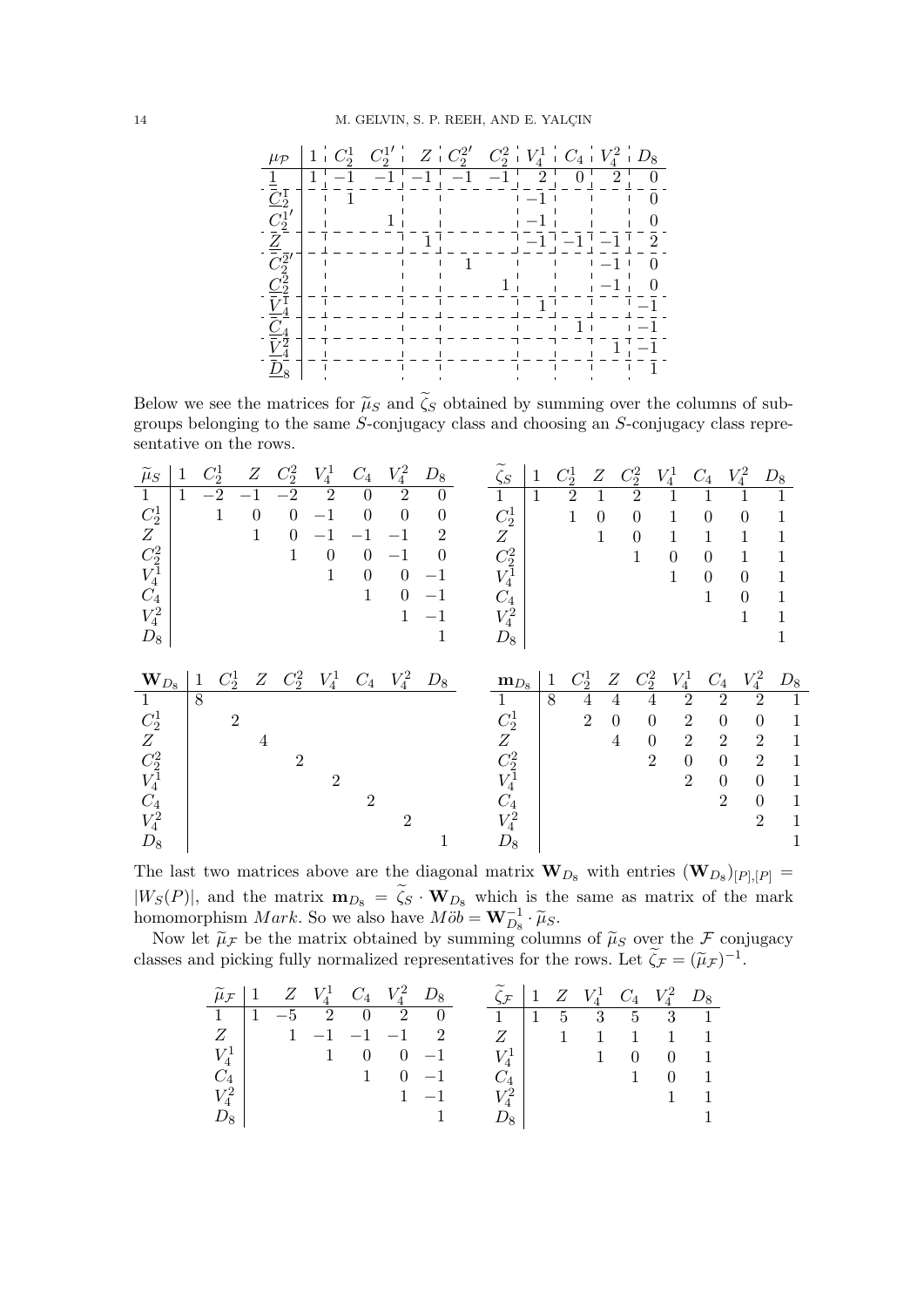From the definition of *FMob*, it is easy to see that  $\mathcal{F}M\ddot{o}b = \mathbf{W}_{\mathcal{F}}^{-1} \cdot \widetilde{\mu}_{\mathcal{F}}$  and  $\mathcal{F}Mark = \mathcal{F}(\mathcal{F})$  $\mathcal{F}M\ddot{o}b^{-1} = \widetilde{\zeta}_{\mathcal{F}} \cdot \mathbf{W}_{\mathcal{F}}$  where  $\mathbf{W}_{\mathcal{F}}$  is the diagonal matrix with entries  $(\mathbf{W}_{\mathcal{F}})_{P^*,P^*} = |W_{S}(P^*)|$ for all  $P^* \in \mathcal{P}^*$ . Theorem [4.9](#page-12-0) says that we can calculate the entries of the matrix  $\zeta_{\mathcal{F}}$  by counting the number of tethered broken chains. For example,  $\zeta_{\mathcal{F}}(1, Z) = 5$  because there are 5 tethered broken chains linking 1 to *Z*. We give more complicated examples of tethered broken chain calculations in Example [5.5.](#page-16-0)

*Remark* 4.11*.* Note that the modified incidence matrix with respect to *S*-conjugations and the modified Möbius function on *S*-conjugate subgroups (coming from the poset of subgroups) are constructed in the same way: Add the columns of *S*-conjugate subgroups, pick out any row from each class. It is interesting that performing the same operation on the originals of the incidence function and the Möbius inverse ends up giving you inverse matrices; in particular, this is not what happens for modifications with respect to *F*conjugation which is what is done in the rest of the paper. We think that this shows that the *S*-conjugation action on the subgroup poset is more special that the *F*-conjugation action.

#### 5. Broken chains and the main theorem

<span id="page-14-0"></span>Now that we have formulas for the number of fixed points of  $\alpha_P$ , we will determine how each  $\alpha_P$  decomposes into *S*-orbits. For every element  $X \in A(S)$  of the Burnside ring, we let  $c_Q(X)$  denote the number of (virtual)  $|S/Q|$ -orbits, i.e. the coefficients of the linear combination  $X = \sum_{[Q]_S} c_Q(X) \cdot [S/Q]$ . The matrix of marks *Mark* encodes the number of fixed points in terms of the number of orbits, so the numbers  $|X^Q|$  form a fixed point vector  $\varphi := Mark \cdot (c_O(X))$ . Recall that *Mob* is the inverse of *Mark*. Given any fixed point vector  $\varphi$ , we can therefore recover the orbit decomposition as  $(c_Q(X)) = M\ddot{o}b \cdot \varphi$ .

For  $\alpha_P$  we already have a formula for the number of fixed points  $|(\alpha_P)^Q|$ , which we write in the form of

$$
|(\alpha_P)^Q| = \mathcal{F}Mark_{Q^*,P^*} = |W_S P^*| \cdot \widetilde{\zeta}_{\mathcal{F}}(Q^*,P^*)
$$

where  $\zeta_{\mathcal{F}}(Q^*, P^*)$  has a complicated Möbius formula given in [\(4.1\)](#page-11-1). We also know how *Möb* is given in terms of Möbius functions. The number of  $[S/Q]$ -orbits in  $\alpha_P$  must therefore be

$$
c_Q(\alpha_P) = \sum_{[R] \in Cl(S)} M \ddot{o} b_{Q,R} \cdot |(\alpha_P)^R| = \frac{1}{|W_S Q|} \sum_{[R] \in Cl(S)} \widetilde{\mu}_S([Q], [R]) \cdot |(\alpha_{P^*})^{R^*}|
$$
  
= 
$$
\frac{1}{|W_S Q|} \sum_{R \in \mathcal{P}} \mu(Q, R) \cdot (|W_S P^*| \cdot \widetilde{\zeta}_{\mathcal{F}}(R^*, P^*))
$$
  
= 
$$
\frac{|W_S P^*|}{|W_S Q|} \sum_{R \in \mathcal{P}} \mu(Q, R) \cdot \sum_{\substack{(R_0^*, R_1^*, \dots, R_k^*) \in \mathcal{T}_{\mathcal{F}}}} (-1)^k \mu(R_0^*, R_1) \mu(R_1^*, R_2) \cdots \mu(R_{k-1}^*, R_k)
$$

where the sum is over  $\mathcal{T}_{\mathcal{F}}$  of all *k*-tuples, for all  $k \geq 0$ , of (prefixed) *F*-conjugacy class representatives  $R_i^* \in \mathcal{P}^*$  such that  $R_0^* = R^*$ ,  $R_k^* = P^*$ , and  $|R_0^*| < |R_1^*| < \cdots < |R_k^*|$ . From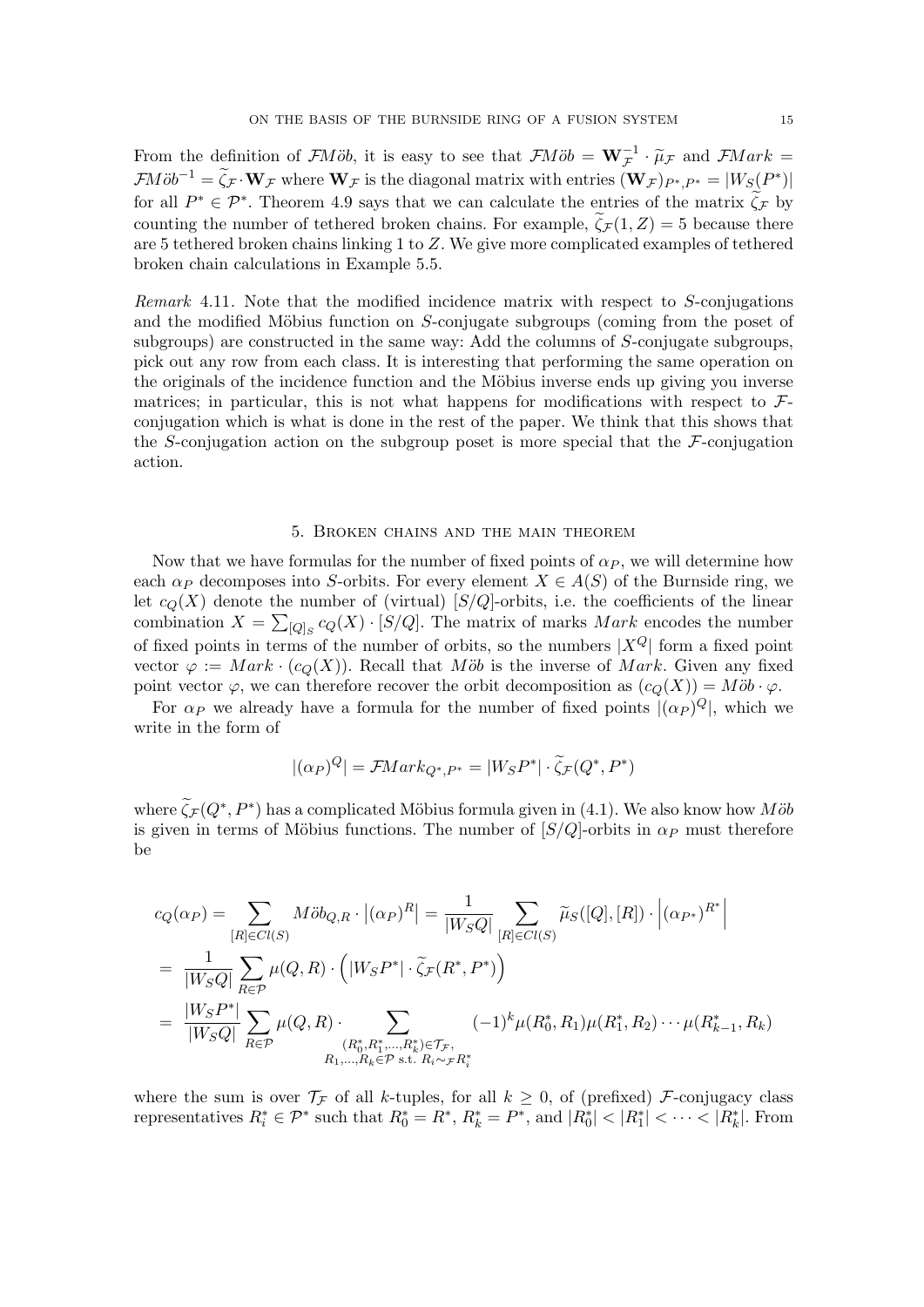this we obtain that

$$
c_Q(\alpha_P) = \frac{|W_S P^*|}{|W_S Q|} \sum_{\substack{R_0, R_1, \dots, R_k \in \mathcal{P} \\ \text{s.t. } R_k \sim \mathcal{F}P^*, \\ |Q| \le |R_0| < |R_1| < \dots < |R_k|}} (-1)^k \mu(Q, R_0) \mu(R_0^*, R_1) \mu(R_1^*, R_2) \cdots \mu(R_{k-1}, R_k)
$$
\n
$$
= \frac{|W_S P^*|}{|W_S Q|} \sum_{\substack{R_0, R_1, \dots, R_k \in \mathcal{P} \\ \text{s.t. } R_k \sim \mathcal{F}P^*, \\ |Q| \le |R_0| < |R_1| < \dots < |R_k|}} \sum_{\substack{\sigma_0 \in \mathfrak{C}_{\mathcal{P}}(Q, R_0) \\ \text{for } 1 \le i \le k}} (-1)^{k + |\sigma_0| + |\sigma_1| + \dots + |\sigma_k|}.
$$

The resulting formula is very similar to the calculations for fixed points in the previous section, except that we have an additional (possibly trivial) chain  $\sigma_0$  in front. We combine this additional chain with the definition of tethered broken chains and arrive at the following definition:

<span id="page-15-0"></span>**Definition 5.1.** An *F*-broken chain in  $P$  linking  $Q \in P$  to  $P \in P$  is a sequence of chains  $(\sigma_0, \sigma_1, \ldots, \sigma_k)$  in P subject to the following requirements. With each chain written as  $\sigma_i = (a_0^i, \dots, a_{n_i}^i)$  they must satisfy

- $a_{n_i}^i \sim_{\mathcal{F}} a_0^{i+1}$  for all  $0 \leq i \leq k-1$ , so the endpoints of the chains fit together up to conjugation in *F*.
- $a_0^i \in \mathcal{P}^*$  for all  $1 \leq i \leq k$ . Every chain except for  $\sigma_0$  starts at one of the chosen representatives.
- $|\sigma_i| = n_i > 0$ , for all  $1 \leq i \leq k$ . Note that  $\sigma_0$  is allowed to be trivial.
- $a_0^0 = Q$  and  $a_{n_k}^k \sim_{\mathcal{F}} P$ .

As before, if  $Q \sim_{\mathcal{F}} P$ , we allow the trivial broken chain with  $k = 0$  and  $\sigma_0$  trivial. Let  $\mathfrak{B}\mathfrak{C}_{\mathcal{F}}(Q,P)$  be the set of *F*-broken chains linking *Q* to *P*. We define the *total length* of a broken chain  $\sigma = (\sigma_0, \ldots, \sigma_k)$  to be

$$
\ell(\sigma) := k + |\sigma_0| + \cdots + |\sigma_k|.
$$

To visualize a broken chain, we represent it by the diagram

$$
a_0^0 < \cdots < a_{n_0}^0
$$
\n
$$
a_0^1 < \cdots < a_{n_1}^1
$$
\n
$$
\begin{array}{ccc}\n\lambda & & \\
\lambda & & \\
\lambda & & \\
\lambda & & \\
a_0^k < \cdots < a_{n_k}^k\n\end{array}
$$

The total length of the represented broken chain is then equal to the number of  $\lt$  and  $\lt$ signs put together.

Now we state our main theorem:

<span id="page-15-1"></span>**Theorem 5.2.** Let F be a saturated fusion system over a finite p-group S. Let  $\mathfrak{BC}_{\mathcal{F}}(Q, P)$ *denote the set of F-broken chains linking Q to P. Then the number of* [*S/Q*]*-orbits in each irreducible*  $\mathcal{F}\text{-stable set } \alpha_P$ , denoted  $c_Q(\alpha_P)$ , can be calculated as

$$
c_Q(\alpha_P) = \frac{|W_S P^*|}{|W_S Q|} \cdot \sum_{\sigma \in \mathfrak{BC}_F(Q, P)} (-1)^{\ell(\sigma)}
$$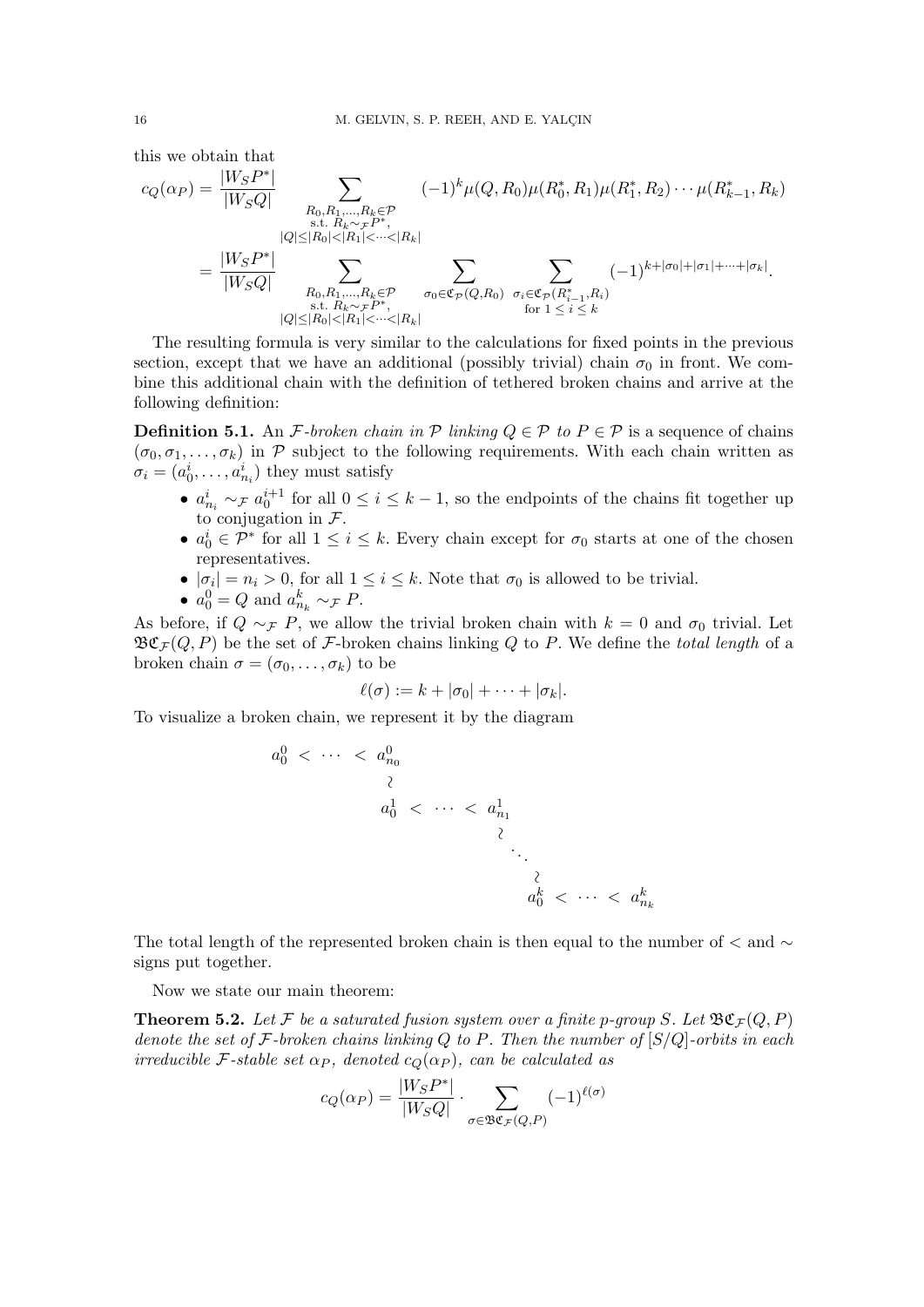*for*  $Q, P \in \mathcal{P}$ *, where*  $P^* \sim_{\mathcal{F}} P$  *is fully normalized.* 

*Proof.* Immediate from the argument at the beginning of the section.  $\Box$ 

<span id="page-16-1"></span>*Remark* 5.3. If a broken chain  $(\sigma_0, \sigma_1, \ldots, \sigma_k) \in \mathfrak{B}\mathfrak{C}_{\mathcal{F}}(Q, P)$  happens to have  $\sigma_0$  equal to the trivial chain, i.e.  $|\sigma_0|=0$ , then *Q* is the endpoint of  $\sigma_0$  so  $\sigma_1$  has to start at  $Q^*$ . The converse is also true, if  $\sigma_1$  starts at  $Q^*$ , then  $\sigma_0$  has to be trivial. In this case  $(\sigma_1, \ldots, \sigma_k)$ is exactly the data of a *tethered* broken chain linking  $Q^*$  to  $P$ .

Hence the tethered broken chains  $(\sigma_1, \ldots, \sigma_k) \in \mathfrak{tB}\mathfrak{C}_{\mathcal{F}}(Q^*, P)$  correspond precisely to the broken chains  $(\sigma_0, \sigma_1, \ldots, \sigma_k) \in \mathfrak{B}\mathfrak{C}_{\mathcal{F}}(Q, P)$  where  $\sigma_0$  is the trivial chain. This way, in diagram form, a tethered broken chain linking  $Q$  (or rather  $Q^*$ ) to  $P$  looks like

$$
Q
$$
\n
$$
Q^* < \cdots < a_{n_1}^1
$$
\n
$$
a_0^2 < \cdots < a_{n_2}^2
$$
\n
$$
\vdots
$$
\n
$$
a_0^k < \cdots < a_{n_k}^k
$$

with  $a_{n_k}^k \sim_F P$ . Drawn in this form, the total length of the tethered broken chain is the total number of  $\lt$  and  $\sim$  symbols, where the initial  $Q \sim Q^*$  adds the necessary +1 in comparison with Definition [4.7.](#page-11-0)

Theorem [4.9](#page-12-0) can thus be reformulated as

Corollary 5.4 (Theorem [4.9](#page-12-0) revisited). *Let F be a saturated fusion system over a finite pgroup S. The numbers of fixed points for each irreducible*  $\mathcal{F}$ -stable set  $\alpha_P$  *can be calculated as*

$$
|(\alpha_P)^Q| = |W_S P^*| \cdot \sum_{\substack{\sigma = (\sigma_0, \dots, \sigma_k) \in \mathfrak{B} \mathfrak{C}_{\mathcal{F}}(Q, P) \\ |\sigma_0| = 0}} (-1)^{\ell(\sigma)}
$$

*for*  $Q, P \in \mathcal{P}$ *, where*  $P^* \sim_F P$  *is fully normalized.* 

<span id="page-16-0"></span>*Example* 5.5. Let  $S = D_8$  and  $\mathcal{F} = \mathcal{F}_S(A_6)$  as before. We showed earlier that  $c_Q(\alpha_P) = 1$ when  $Q = C_2^1$  and  $P = V_2^2$ . Note that in this case  $|W_S P^*| = |W_S Q| = 2$  and there is only one broken chain from  $C_2^1$  to  $V_4^2$  which is

$$
C_2^1
$$
  

$$
\begin{array}{c} \n\lambda \\
Z \n\end{array} < V_4^2
$$

Note that this is also a tethered broken chain. So we have  $|(\alpha_P)^Q| = |W_S P^*| \cdot 1 = 2$  for  $Q = C_2^1$  and  $P = V_4^2$ .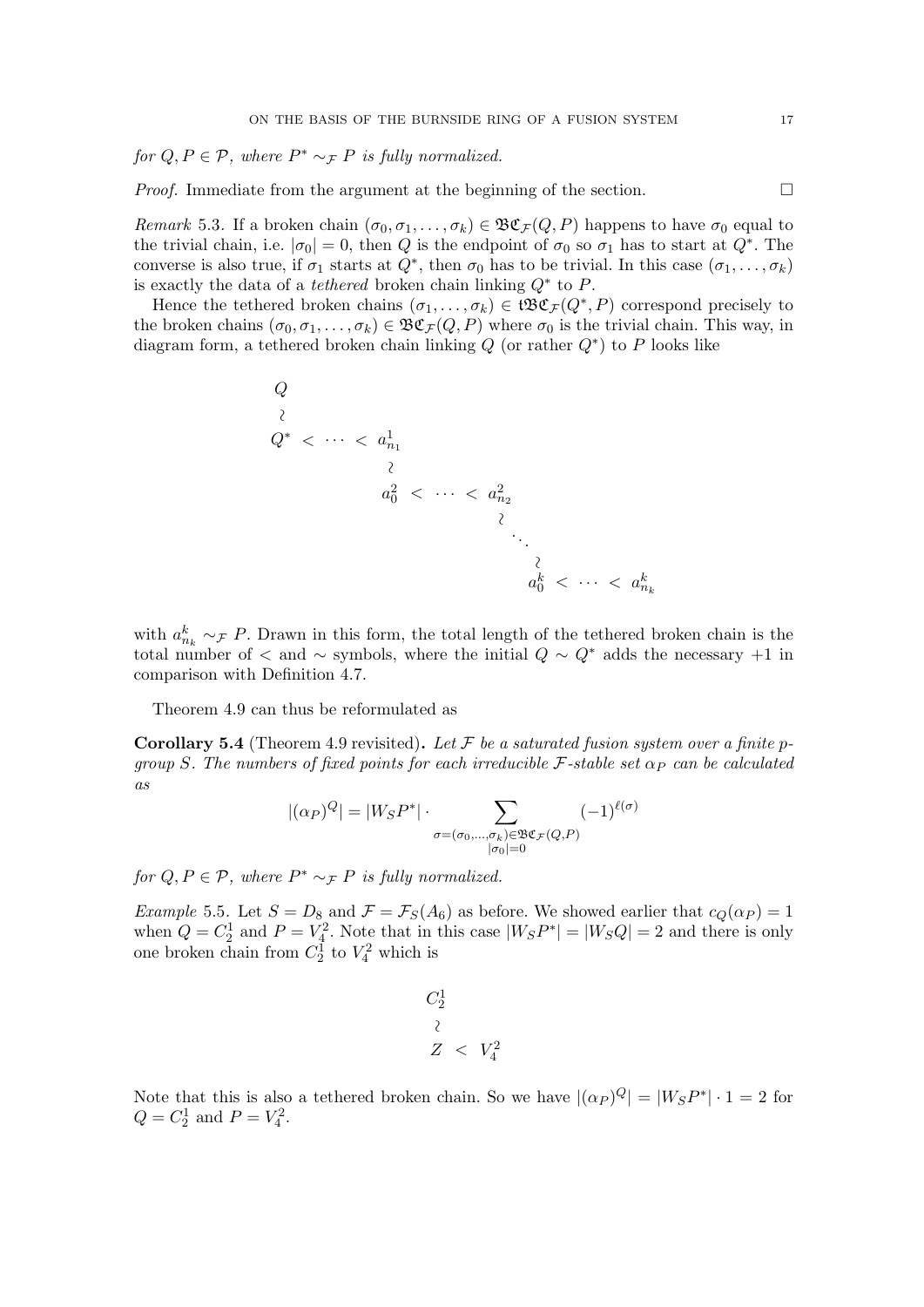If we repeat the same calculation for  $Q = C_2^1$  and  $P = D_8$ , then we observe that there are 10 broken chains from  $C_2^1$  to  $D_8$  which are

| $C_2^1$                     | $C_2^1 \; < \; V_4^1$                      |
|-----------------------------|--------------------------------------------|
|                             |                                            |
|                             | $V_4^1 \; < \; D_8$                        |
|                             | $C_2^1$                                    |
|                             |                                            |
| $Z \, < \, C_4 \, < \, D_8$ | $Z \; < \; V_4^2 \; < \; D_8$              |
| $C_2^1$                     | $C_2^1$                                    |
|                             |                                            |
|                             | $Z \; < \; V_4^2$                          |
|                             |                                            |
| $C_4 \, < \, D_8$           | $V_4^2 \; < \; D_8$                        |
|                             | $Z \, < \, D_8$<br>$C_2^1$<br>$Z \leq C_4$ |

If we sum the signs  $(-1)^{\ell(\sigma)}$  over all the broken chains above, and multiply it with  $|W_{S}P^*|/|W_{S}Q|$ , we get

$$
c_Q(\alpha_P) = \frac{1}{2}(1 - 2 + 4 - 3) = 0.
$$

Note that if we only consider the tethered broken chains, then we obtain

$$
|(\alpha_P)^Q| = |W_S P^*|(1 - 3 + 3) = 1.
$$

Note that in the above example some of the broken chains naturally can be paired with each other to cancel their contributions. For example, all the broken chains on the second row cancels with the broken chains on the third row. In the next section we prove that the broken chain calculations for calculating  $c_Q(\alpha_P)$  and  $|(\alpha_P)^Q|$  can be simplified.

### 6. Computational simplifications

<span id="page-17-0"></span>In this section, we show that certain types of broken chains can be naturally paired with certain other types of broken chains in such a way that their contributions in the summation in Theorem [5.2](#page-15-1) cancel each other. This gives a modified version of the formula in Thereom [5.2](#page-15-1) where we only consider broken chains which are not in either type. We start with a definition of these types.

**Definition 6.1.** Let  $\sigma = (\sigma_0, \ldots, \sigma_k)$  be a broken chain in *F* with  $\sigma_i = (a_0^i, \ldots, a_{n_i}^i)$ . Suppose that a subgroup  $a_j^i$  in the broken chain is *S*-conjugate to the chosen representative  $(a_j^i)^* \in \mathcal{P}^*$ . We say that such an  $a_j^i$  is  $a * \text{-}group \text{ of type } 1 \text{ if } 0 < j < n_i$ , or if  $i = j = 0$  and  $n_0 > 0$ . We say that  $a_j^i$  is *a* \*-*group of type 2* if  $j = n_i$  and  $0 \le i \le k$ . In the remaining cases we either have  $j = 0$  and  $i > 0$ , in which case  $a_j^i \in \mathcal{P}^*$  is always required, or we have  $i = k$  and  $j = n_k$  with  $a_j^i$  as the very last group. In either of these last cases,  $a_j^i$  is *not* a ⇤-group.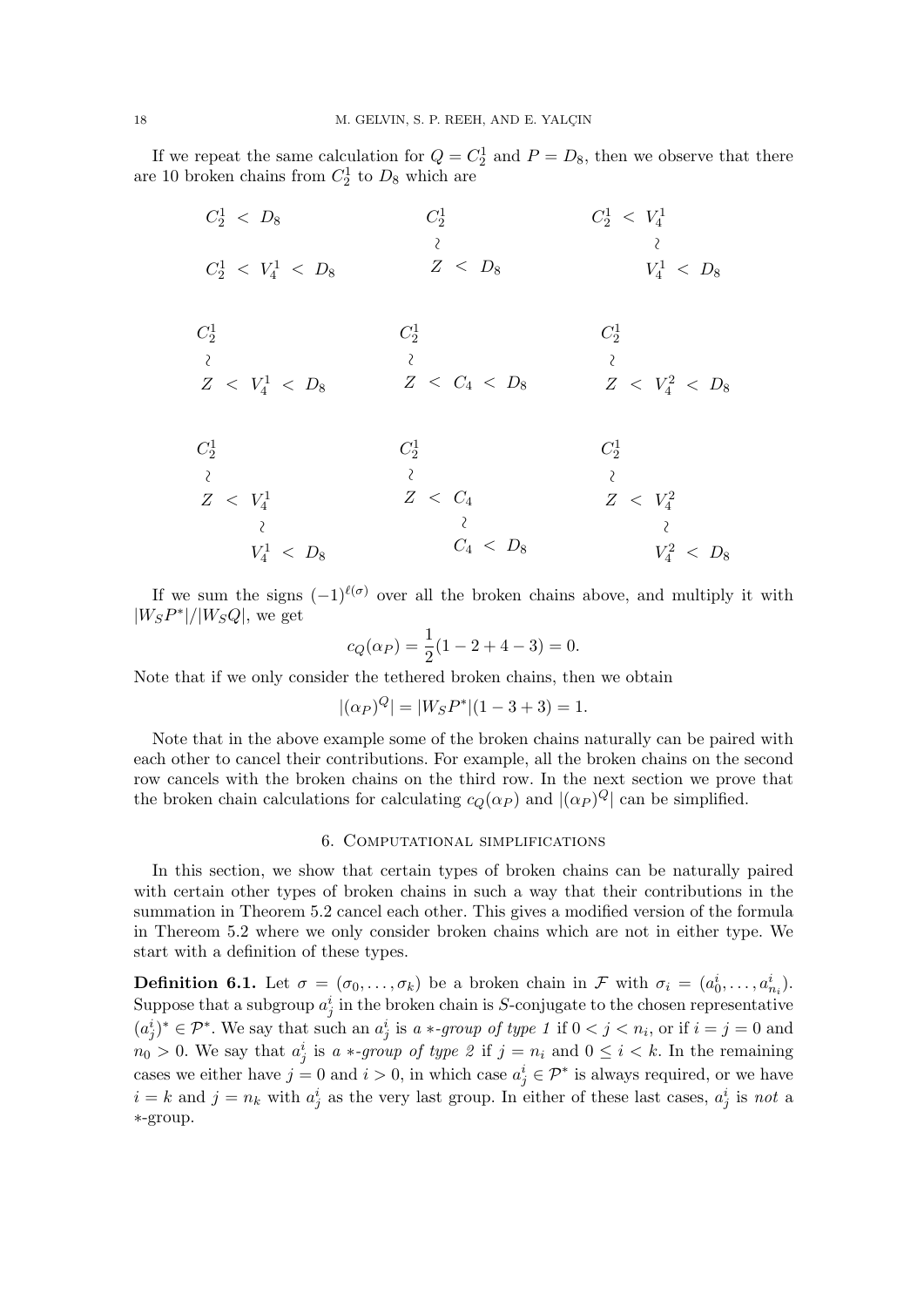In diagram form the two types of  $*$ -groups are as follows:



If a broken chain  $\sigma$  contains at least one  $*$ -group, we say that  $\sigma$  is *sparkling of type 1 or* 2 where the type of  $\sigma$  is determined by the type of the smallest  $*$ -group in  $\sigma$ . A broken chain is *drab* if it has no  $*$ -groups at all.

*Example* 6.2. Consider the last calculation in Example [5.5,](#page-16-0) where  $Q = C_2^1$  and  $P = D_8$ . The broken chains on the second row are all sparkling of type 1. More specifically in all these, the second chains include  $*$ -groups of type 1 which are  $V_4^1$ ,  $C_4$ , and  $V_4^2$ . Note also that the second broken chain on the first row is a sparkling broken chain of the type 1. The fourth chain on the first row and all the chains on the third row are sparkling broken chains of type 2. We will see below that these type 1 and type 2 chains can be paired in an obvious way. The only drab broken chains in this example are the first and third broken chains on the first row.

<span id="page-18-0"></span>Proposition 6.3. *Let F be a saturated fusion system over a finite p-group S. In calculating the coefficients*  $c_0(\alpha_P)$  *by Theorem [5.2,](#page-15-1) it is sufficient to consider only the drab broken chains:*

$$
c_Q(\alpha_P) = \frac{|W_S P^*|}{|W_S Q|} \cdot \sum_{\substack{\sigma \in \mathfrak{B}_{\mathfrak{C}_F(Q,P)} \\ \sigma \text{ is drab}}} (-1)^{\ell(\sigma)}
$$

*for*  $Q, P \in \mathcal{P}$ *, where*  $P^* \sim_{\mathcal{F}} P$  *is fully normalized.* 

*Proof.* By Theorem [5.2](#page-15-1) we have

$$
c_Q(\alpha_P) = \frac{|W_S P^*|}{|W_S Q|} \cdot \sum_{\sigma \in \mathfrak{BC}_F(Q, P)} (-1)^{\ell(\sigma)}
$$

for  $Q, P \in \mathcal{P}$ , where  $P^* \sim_{\mathcal{F}} P$  is fully normalized. For each subgroup  $R \leq S$  we will consider all the sparkling broken chains that have  $R$  as their smallest  $*$ -group and links *Q* to *P*. For each *R* we will show that these broken chains cancel each other in the sum above, leaving only the drab broken chains at the end. In order for  $R$  to be a  $*$ -group at all, *R* must be *S*-conjugate to the chosen representative  $R^* \in \mathcal{P}^*$ . We can therefore choose an  $s \in S$  such that  ${}^s R = R^*$ , and we let *s* be fixed for the remainder of the proof.

Let  $\sigma \in \mathfrak{B}\mathfrak{C}_{\mathcal{F}}(Q, P)$  be a broken chain with *R* as its smallest \*-group. Suppose  $\sigma =$  $(..., \sigma_*,...')$  where  $\sigma_*$  is the chain containing R as a  $*$ -group. If R is at the end of  $\sigma_*$ , then  $\sigma$  is type 2, otherwise  $\sigma$  is type 1.

If  $\sigma$  is type 1, then we write  $\sigma_* = (A_0, \ldots, A_{m-1}, R, B_1, \ldots, B_n)$  where  $n \geq 1$ . We can then conjugate the entire second part of the chain with *s* to get subgroups  $C_i := {}^s B_i$ . These form a chain  $(R^*, C_1, \ldots, C_n)$  which starts at  $R^* \in \mathcal{P}^*$  and has length at least 1 (see the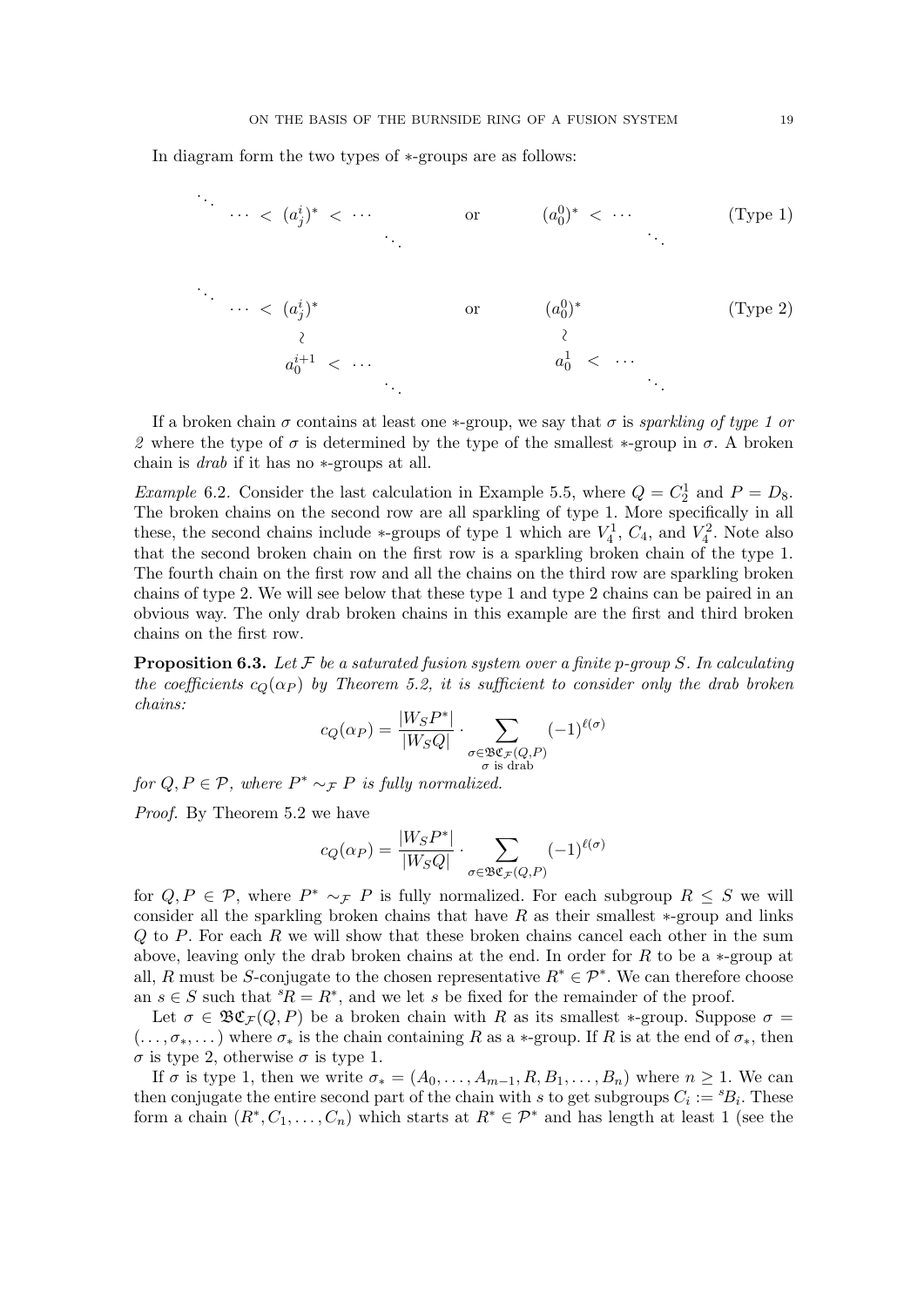illustration [\(6.1\)](#page-19-0) below). We also have  $C_n \sim_S B_n \sim_F B_n^*$ , so we can "break"  $\sigma_*$  at *R* into two chains and get a legal broken chain  $\sigma' := (\ldots, (A_0, \ldots, A_{m-1}, R), (R^*, C_1, \ldots, C_n), \ldots)$ where we don't change any other part of  $\sigma$ . The new broken chain  $\sigma'$  is type 2 with *R* as its smallest \*-group. Since  $\sigma'$  has one extra break compared to  $\sigma$ ,  $\ell(\sigma') = \ell(\sigma) + 1$ .

If alternatively  $\sigma$  has type 2, we write  $\sigma_* = (A_0, \ldots, A_{m-1}, R)$  and let  $(R^*, C_1, \ldots, C_n)$ be the chain of  $\sigma$  that follows  $\sigma_*$  (such a chain exists since R is not the very last group of  $\sigma$ ). We conjugate every  $C_i$  with *s* from the right  $B_i := C_i^s$ , and they form a chain  $(R, B_1, \ldots, B_n)$  starting at *R* and satisfying  $B_n \sim_S C_n \sim_F C_n^*$ . We can then combine  $\sigma_*$  with the  $B_i$ -chain to get a single chain, and a new broken chain  $\sigma' :=$  $(..., (A_0,...,A_{m-1},R,B_1,...,B_n),...)$  of type 1 with *R* as its smallest  $*$ -group. We also have  $\ell(\sigma') = \ell(\sigma) - 1$ .

The two operations are inverses to each other and are illustrated below:

<span id="page-19-0"></span>
$$
\therefore \qquad \qquad \text{Type 1}
$$
\n
$$
A_0 < \cdots < A_{m-1} < R < B_1 < \cdots < B_n \qquad \qquad (6.1)
$$
\n
$$
R^* < C_1 < \cdots < C_n \qquad \qquad \text{Type 2}
$$
\n
$$
\therefore \qquad \qquad \text{Type 2}
$$
\n
$$
\therefore \qquad \qquad \text{Type 3}
$$

Because any two corresponding broken chains have lengths that differ by 1, they cancel in the sum of the Theorem [5.2.](#page-15-1)  $\Box$ 

Another way to reduce the number of terms in the sum of Theorem [5.2,](#page-15-1) is to limit the sizes of the individual chains in a broken chain. This stems from the fact that the usual Möbius function for subgroups of *p*-groups has  $\mu(A, B) = 0$  unless  $B \le N_S A$  with  $B/A$ elementary abelian (see [\[7,](#page-24-10) Corollary 3.5], [\[8,](#page-24-11) Proposition 2.4]).

<span id="page-19-1"></span>**Proposition 6.4.** Let  $\mathcal F$  be a saturated fusion system over a finite p-group  $S$ . In calculating *the coefficients*  $c_Q(\alpha_P)$  *by Theorem [5.2,](#page-15-1) it is sufficient to consider only broken chains*  $(\sigma_0,\ldots,\sigma_k)$  where every  $\sigma_i = (a_0^i,\ldots,a_{n_i}^i)$  has  $a_{n_i}^i \leq N_S(a_0^i)$  with  $a_{n_i}^i/a_0^i$  elementary *abelian. Therefore, we have*

$$
c_Q(\alpha_P) = \frac{|W_S P^*|}{|W_S Q|} \cdot \sum_{\substack{\sigma = ((a_j^i)_{j=0}^{n_i})_{i=0}^k \in \mathfrak{B} \mathfrak{C}_{\mathcal{F}}(Q, P),\\ \text{s.t. each } a_{n_i}^i / a_0^i \text{ is elm.ab.}}} (-1)^{\ell(\sigma)}
$$

*for*  $Q, P \in \mathcal{P}$ *, where*  $P^* \sim_{\mathcal{F}} P$  *is fully normalized.* 

*Proof.* In the proof of Theorem [5.2](#page-15-1) we consider the sum

$$
c_Q(\alpha_P) = \frac{|W_S P^*|}{|W_S Q|} \sum_{\substack{R_0, R_1, \dots, R_k \in \mathcal{P} \\ \text{s.t. } R_k \sim \tau P^*, \\ |Q| \le |R_0| < |R_1| < \dots < |R_k|}} (-1)^k \mu(Q, R_0) \mu(R_0^*, R_1) \mu(R_1^*, R_2) \cdots \mu(R_{k-1}^*, R_k)
$$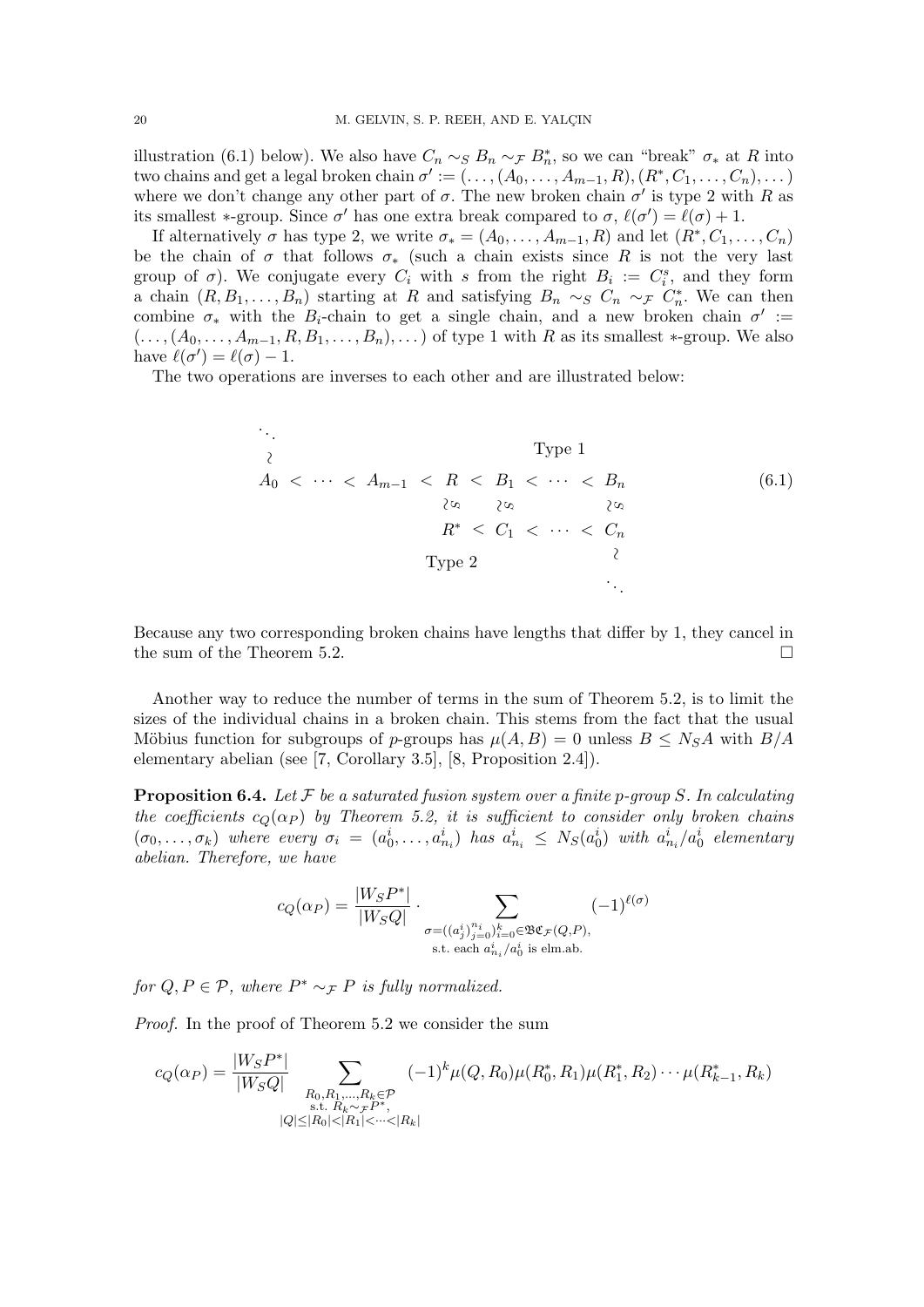A term of this sum is only nonzero if  $Q \triangleleft R_0$  and  $R_{i-1} \triangleleft R_i$  with elementary abelian quotients for all *i*. Hence the sum reduces to

$$
c_Q(\alpha_P) = \frac{|W_S P^*|}{|W_S Q|} \sum_{\substack{R_0, R_1, \dots, R_k \in \mathcal{P} \\ \text{s.t. } R_k \sim_{\mathcal{F}} P^*, \\ |Q| \le |R_0| < |R_1| < \dots < |R_k|, \\ R_0/Q \text{ and } R_i/R_{i-1} \text{ are elm.ab.}}} (-1)^k \mu(Q, R_0) \mu(R_0^*, R_1) \mu(R_1^*, R_2) \cdots \mu(R_{k-1}^*, R_k)
$$

As in the proof of Theorem [5.2](#page-15-1) we then replace each product of Möbius functions by broken chains and arrive at the formula in the proposition.  $\Box$ 

*Remark* 6.5*.* Sadly the two reductions of Propositions [6.3](#page-18-0) and [6.4](#page-19-1) cannot be combined, as that would require cancelling the same broken chain with two different other broken chains. To see this, let  $\mathcal{F} = \mathcal{F}_{D_8}(A_6)$  be as in Example 3.2, where we showed that  $\alpha_{D_8} = [S/D_8]$ . Let us show that if we exclude both the sparkling broken chains and those that violate the hypothesis of Proposition [6.4,](#page-19-1) then we would not be able to compute the coefficient of the orbit  $[S/C_2^1]$  in  $\alpha_{D_8}$  correctly.

As it is listed in Example [5.5,](#page-16-0) there are a total of 10 broken chains linking  $C_2^1$  to  $D_8$ . Of these, only  $(C_2^1 < D_8)$  and  $(C_2^1, Z < D_8)$  are drab, and of those, only the second would be counted in Proposition [6.4.](#page-19-1) Thus there is no chance for cancelation, and the intersections of Propositions [6.3](#page-18-0) and [6.4](#page-19-1) would yield  $c_{C_2^1}(\alpha_{D_8}) = 1/2$ , which is obviously false. The issue is that there can be cancelation between sparkling subgroups and subgroups that violate the hypothesis of Proposition [6.4,](#page-19-1) so that by combining both conditions we may undercount the cancelations needed in the proof of Theorem 5.2.

### 7. An application to characteristic bisets

<span id="page-20-0"></span>In this section we demonstrate how we can use Theorem [5.2](#page-15-1) to give structural results for the minimal characteristic biset associated to a saturated fusion system.

<span id="page-20-1"></span>Definition 7.1. We consider (*S, S*)-bisets, i.e. finite sets equipped with both a left *S*action and a right *S*-action, and such that the actions commute. The structure of such a biset *X* is equivalent to an action of  $S \times S$  on *X* with  $(s_1, s_2)$ .  $x = s_1 \cdot x \cdot (s_2)^{-1}$ , and for each point  $x \in X$  we speak of the stabilizer  $Stab_{S \times S}(x)$  as a subgroup of  $S \times S$ .

An *F*-characteristic biset for a fusion system *F* on *S* is a biset  $\Omega$  satisfying three properties originally suggested by Linckelmann-Webb:

<span id="page-20-2"></span>(i) For every point  $\omega \in \Omega$  the stabilizer  $Stab_{S \times S}(\omega)$  has the form of a *graph*/*twisted diagonal*  $\Delta(P, \varphi)$  for some  $\varphi \in \mathcal{F}(P, S)$  and  $P \leq S$ , where the twisted diagonal  $\Delta(P, \varphi) \leq S \times S$  is defined as

$$
\Delta(P,\varphi) = \{ (\varphi(s),s) \mid s \in P \}.
$$

(ii)  $\Omega$  is *F*-stable with respect to both *S*-actions. For bisets that satisfy property [\(i\)](#page-20-2) this boils down to checking that the number of fixed points satisfy

$$
\left|\Omega^{\Delta(P,id)}\right|=\left|\Omega^{\Delta(P,\varphi)}\right|=\left|\Omega^{\Delta(\varphi P,id)}\right|
$$

for all  $\varphi \in \mathcal{F}(P, S)$  and  $P \leq S$ .

(iii) The prime *p* does not divide  $|\Omega|/|S|$  (which is an integer because of [\(i\)\)](#page-20-2). This ensures that  $\Omega$  is not degenerate.

In [\[9\]](#page-24-12) it is shown that there exists a characteristic biset for  $\mathcal F$  if and only if  $\mathcal F$  is saturated, and it is shown how to reconstruct  $\mathcal F$  given any  $\mathcal F$ -characteristic biset. In [\[5\]](#page-24-2) two of the authors of this paper give a parametrization of all the characteristic bisets for a given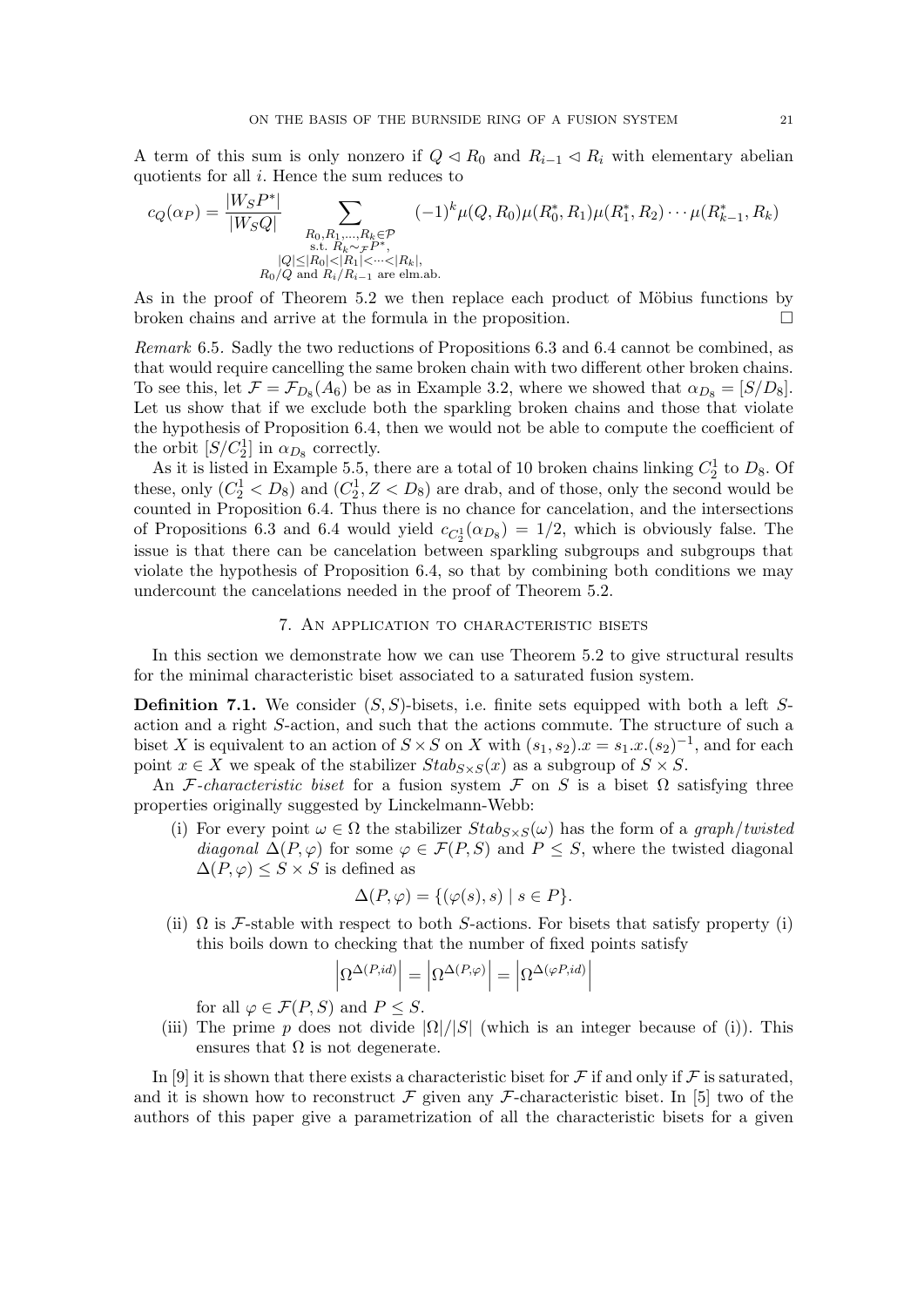saturated fusion system  $\mathcal F$ . In particular it is shown that there is a unique minimal  $\mathcal F$ characteristic biset  $\Lambda$ *F*, and every other *F*-characteristic biset contains at least one copy of  $\Lambda$ *<sub>F</sub>*.

Theorem 7.2 ([\[5,](#page-24-2) Theorem 5.3 and Corollary 5.4]). *Let F be a saturated fusion system on a finite p*-group *S, and consider the product fusion system*  $\mathcal{F} \times \mathcal{F}$  *on*  $S \times S$ *. According to Proposition* [2.2](#page-4-1) *there is an irreducible*  $(\mathcal{F} \times \mathcal{F})$ -stable  $(S \times S)$ -set  $\alpha_{\Lambda(S, id)}$  corresponding *to the diagonal*  $\Delta(S, id) \leq S \times S$ *. Denote this*  $(S \times S)$ -set or  $(S, S)$ -biset by  $\Lambda_F := \alpha_{\Delta(S, id)}$ .

The biset  $\Lambda_F$  is then *F*-characteristic, and every *F*-characteristic biset contains a copy *of*  $\Lambda$ <sub>*F*</sub> (*up to isomorphism*). Hence  $\Lambda$ <sub>*F*</sub> *is the unique minimal characteristic biset for F*.

In order to apply Theorem [5.2](#page-15-1) to study  $\Lambda$ <sub>*F*</sub> we need to figure out what broken chains look like in the context of bisets and the fusion system  $\mathcal{F} \times \mathcal{F}$ .

In a product fusion system the conjugation is defined coordinatewise. Hence two twisted diagonals  $\Delta(P, \varphi)$  and  $\Delta(P', \varphi')$  are conjugate in  $\mathcal{F} \times \mathcal{F}$  if and only if there are additional isomorphisms  $\psi, \rho \in \mathcal{F}$  such that  $\varphi' = \psi \circ \varphi \circ \rho^{-1}$ . Consequently, every  $\Delta(P, \varphi)$  with  $\varphi \in \mathcal{F}(P, S)$  is conjugate to  $\Delta(P, id)$  which is conjugate to  $\Delta(P', id)$  for all  $P' \sim_{\mathcal{F}} P$ . In addition the subgroups of  $S \times S$  that are subconjugate to  $\Delta(S, id)$  in  $\mathcal{F} \times \mathcal{F}$  are precisely all the twisted diagonals  $\Delta(P, \varphi)$  with  $\varphi \in \mathcal{F}(P, S)$  and  $P \leq S$ . To study  $\Lambda_{\mathcal{F}} = \alpha_{\Delta(S, id)}$ we therefore have to consider broken chains where all the groups are twisted diagonals coming from maps in *F*.

Two twisted diagonals satisfy  $\Delta(Q, \psi) \leq \Delta(P, \varphi)$  exactly when  $\varphi$  extends  $\psi$ , i.e.  $Q \leq$ *P* and  $\psi = \varphi|_Q$ . Every  $(\mathcal{F} \times \mathcal{F})$ -conjugacy class of twisted diagonals contains a fully normalized representative on the form  $\Delta(P^*, id)$  where  $P^*$  is fully *F*-normalized, suppose for Theorem [5.2](#page-15-1) that we have chosen such at fully normalized representative  $\Delta(P^*, id)$  for each conjugacy class. The broken chains that we consider are chains of inclusions connected by  $(\mathcal{F} \times \mathcal{F})$ -conjugations.

- Every chain of inclusions  $\Delta(P_1, \varphi_1) \leq \cdots \leq \Delta(P_k, \varphi_k)$  is a sequence of extensions with  $\varphi_i = \varphi_k|_{P_i}$ .
- Every chain (except for the 0'th chain) starts with a diagonal of the form  $\Delta(P^*, id)$ where  $P^*$  a fully normalized representative for the  $\mathcal{F}$ -conjugacy class.

With this insight we can now apply Theorem [5.2](#page-15-1) and relate  $\Lambda$ <sub>*F*</sub> to the largest normal subgroup in *F*. Here normality is in the sense of [\[1,](#page-24-7) Definition 4.3] where  $P \leq S$  is normal in F if every homomorphism  $\varphi \in \mathcal{F}(Q, R)$  extends to some  $\widetilde{\varphi} \in \mathcal{F}(QP, RP)$  with  $\widetilde{\varphi}(P) = P$ . For each fusion system *F* there is a largest normal subgroup, denoted  $O_p(\mathcal{F})$ .

<span id="page-21-0"></span>**Proposition 7.3** ([\[5,](#page-24-2) Proposition 9.11]). Let  $\mathcal F$  be a saturated fusion system on a finite p*group S, and let*  $\Lambda_F$  *be the minimal characteristic biset for F. Denote by*  $O_p(F)$  *the largest normal subgroup of*  $\mathcal{F}$ *. Then for each point*  $\omega \in \Lambda_{\mathcal{F}}$  *the stabilizer*  $Stab_{S \times S}(\omega) = \Delta(P, \varphi)$ *satisfies*  $P \geq O_p(\mathcal{F})$ .

The original proof in [\[5\]](#page-24-2) is quite involved. In contrast the proof below, using broken chains, is actually quite elementary once you have the idea of pairing broken chains of opposite sign together.

*Proof.* Let  $\Delta(R, \rho)$  with  $\rho \in \mathcal{F}(R, S)$  be such that *R* does not contain  $O_p(\mathcal{F})$ . We then wish to show that  $c_{\Delta(R,\rho)}(\Lambda_{\mathcal{F}})=0$ . Because  $\Lambda_{\mathcal{F}}=\alpha_{\Delta(S,id)}$ , we can apply Theorem [5.2](#page-15-1) and consider all  $(\mathcal{F} \times \mathcal{F})$ -broken chains linking  $\Delta(R, \rho)$  with  $\Delta(S, id)$ :

<span id="page-21-1"></span>
$$
c_{\Delta(R,\rho)}(\Lambda_{\mathcal{F}}) = \sum_{\sigma \in \mathfrak{B} \mathfrak{C}_{\mathcal{F} \times \mathcal{F}}(\Delta(R,\rho),\Delta(S,id))} (-1)^{\ell(\sigma)}.
$$
 (7.1)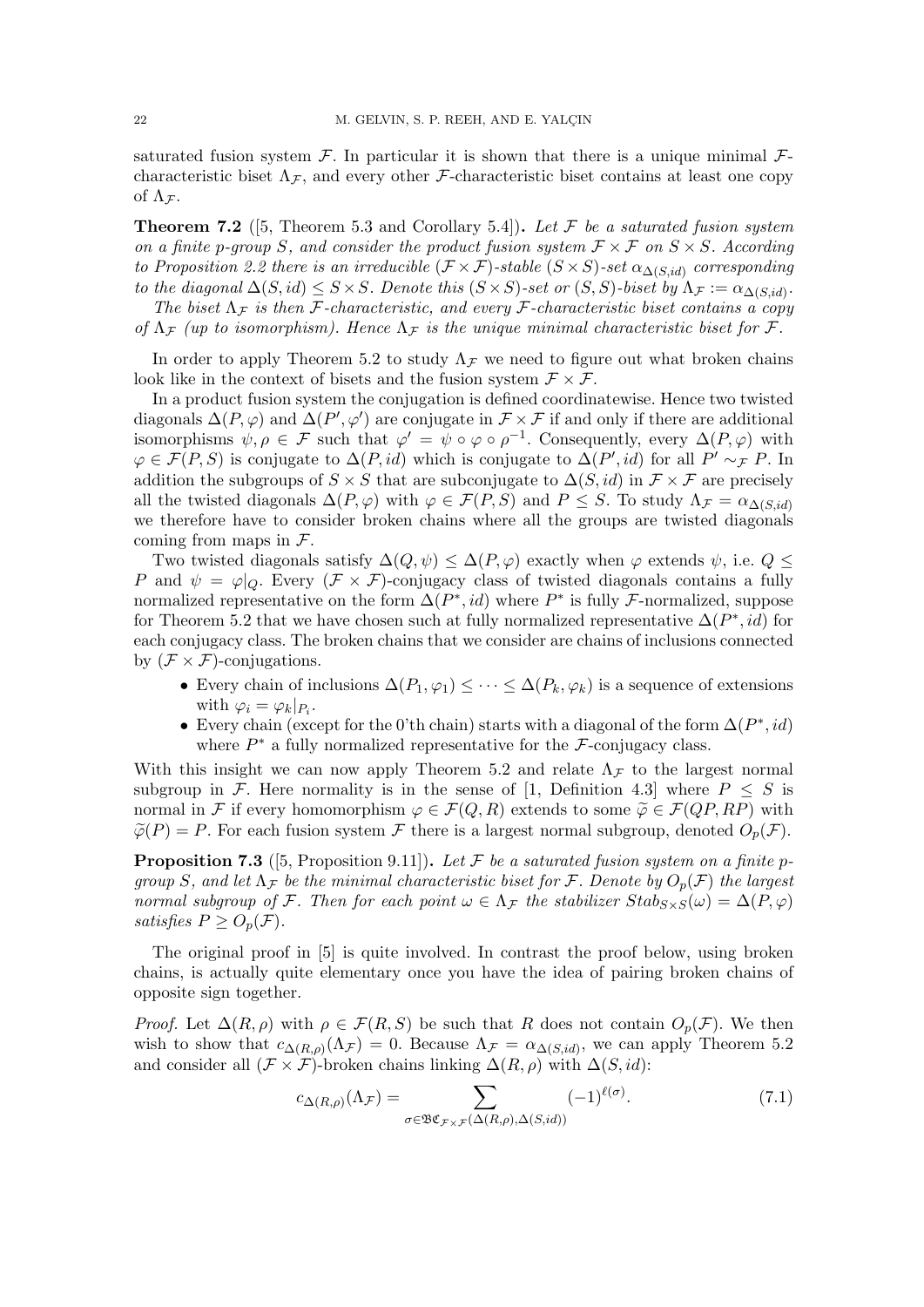We will then show that all these broken chains cancel in pairs of two broken chains with opposite signs.

Consider a broken chain  $\sigma \in \mathfrak{BC}_{\mathcal{F}\times\mathcal{F}}(\Delta(R,\rho),\Delta(S,id))$ . Since *S* contains  $O_p(\mathcal{F})$  and *R* does not, there is a first twisted diagonal  $\Delta(P, \varphi)$  in  $\sigma$  with  $P \geq O_p(\mathcal{F})$ , and necessarily  $P > R$ . Note that  $\Delta(P, \varphi)$  cannot be in the beginning of any chain in  $\sigma$ , since normality of  $O_p(\mathcal{F})$  implies that the end of the previous chain would also contain  $O_p(\mathcal{F})$ .

Let  $\Delta(Q, \psi)$  be the twisted diagonal coming just before  $\Delta(P, \varphi)$  in  $\sigma$ . Because  $O_p(\mathcal{F})$ is normal in *F*, hence also in *S* and *P*, the product  $Q \cdot O_p(\mathcal{F})$  is a well-defined subgroup of P. If we restrict  $\varphi$  to  $QO_p(\mathcal{F})$  we then have inclusions

$$
\Delta(Q, \psi) < \Delta(QO_p(\mathcal{F}), \varphi) \leq \Delta(P, \varphi).
$$

If  $P \neq QO_p(\mathcal{F})$ , then the broken chain  $\sigma$  looks like

$$
\therefore \Delta(Q, \psi) < \Delta(P, \varphi) ,
$$

and we can add  $\Delta(QO_p(\mathcal{F}), \varphi)$  in the middle to make the broken chain one step longer. Conversely, if  $P = QO_p(\mathcal{F})$ , and if  $\Delta(P, \varphi) = \Delta(QO_p(\mathcal{F}), \varphi)$  is not at the end of a chain in  $\sigma$ , then  $\sigma$  looks like

$$
\Delta(Q,\psi) \ < \ \Delta(QO_p(\mathcal{F}),\varphi) \ < \ \Delta(T,\eta) \qquad ,
$$

and we can remove  $\Delta(P, \varphi) = \Delta(QO_p(\mathcal{F}), \varphi)$  to make the broken chain one step shorter. These two constructions are inverse to each other, hence the broken chains with  $P \neq$  $QO_p(\mathcal{F})$  are paired with the broken chains where  $P = QO_p(\mathcal{F})$  and  $\Delta(P, \varphi)$  is not at the end of a chain, and the pairing is such that the total length changes by 1. Hence these broken chains cancel each other in [\(7.1\)](#page-21-1), and we are left with the broken chains  $\sigma$  where  $\Delta(P,\varphi) = \Delta(QO_p(\mathcal{F}),\varphi)$  is at the end of a chain in  $\sigma$ .

All the remaining broken chains look like

$$
\Delta(Q, \psi) < \Delta(QO_p(\mathcal{F}), \varphi)
$$
  

$$
\Delta(T, \eta) < \cdots
$$

Let  $\sigma_i$  be the chain in  $\sigma$  that contains the segment  $\Delta(Q, \psi) < \Delta(QO_p(\mathcal{F}), \varphi)$ . We divide the remaining broken chains into two types: Those broken chains where  $\sigma_i$  consists only of  $\Delta(Q, \psi) < \Delta(QO_p(\mathcal{F}), \varphi)$  and has  $i \geq 1$ ; we call these Type A. The remaining broken chains form Type B, i.e. the broken chains where the chain  $\sigma_i$  contains twisted diagonals before  $\Delta(Q, \psi)$ , or where  $i = 0$ . We will finish the proof by cancelling broken chains of Type A with those of Type B and vice versa.

For each possible choice of *Q*, there is a chosen representative  $Q^* \sim_{\mathcal{F}} Q$  such that  $\Delta(Q^*, id)$  is fully normalized in the  $(\mathcal{F} \times \mathcal{F})$ -conjugacy class of  $\Delta(Q, id)$  and  $\Delta(Q, \psi)$  for all  $\psi \in \mathcal{F}(Q, S)$ . For each  $Q \sim_{\mathcal{F}} Q^*$ , we choose a particular *F*-isomorphism  $\chi_Q \colon Q \to Q^*$ . For each  $Q \sim_{\mathcal{F}} Q^*$  and each homomorphism  $\psi \in \mathcal{F}(Q, S)$ , we also make the choice of an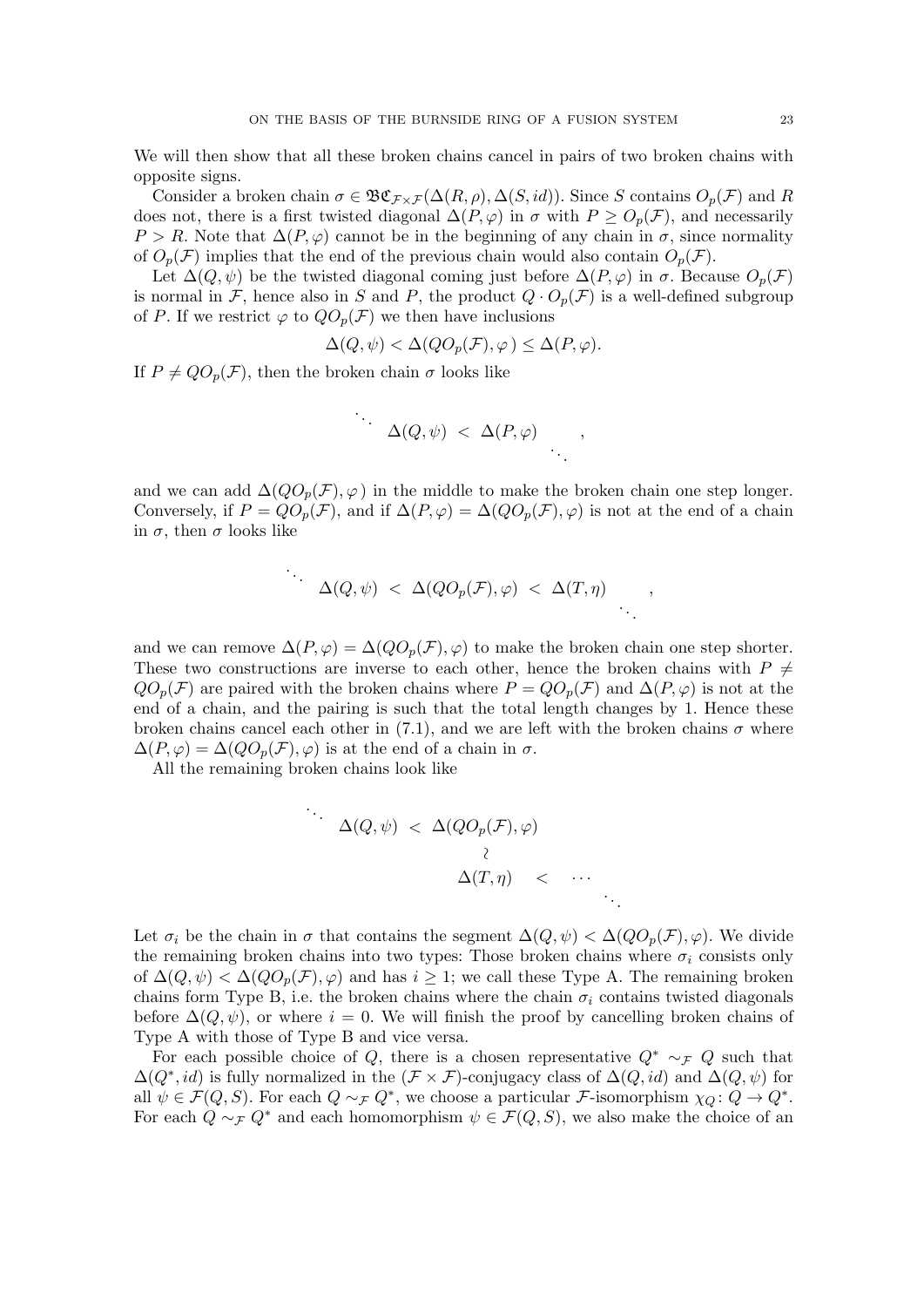extension  $\tilde{\psi}: QO_p(\mathcal{F}) \to \psi(Q)O_p(\mathcal{F})$  in  $\mathcal{F}$  such that  $\tilde{\psi}|_Q = \psi$  and  $\tilde{\psi}(O_p(\mathcal{F})) = O_p(\mathcal{F})$ . In particular, we have isomorphisms  $\widetilde{\chi}_Q$ :  $QO_p(\mathcal{F}) \to Q^*O_p(\mathcal{F})$ .

If  $\sigma$  is Type A, then by the definition of broken chains we must have  $\Delta(Q, \psi) = \Delta(Q^*, id)$ because it is the start of the chain  $\sigma_i$  and  $i \geq 1$ . Hence  $\sigma$  looks like

$$
\Delta(Q', \psi')
$$
\n
$$
\Delta(Q^*, id) < \Delta(Q^* O_p(\mathcal{F}), \varphi)
$$
\n
$$
\Delta(T, \eta) < \cdots
$$
\n
$$
\therefore
$$
\n
$$
\therefore
$$
\n
$$
\therefore
$$
\n
$$
\therefore
$$
\n
$$
\therefore
$$

We pair this with the following chain of Type B and a total length that has decreased by 1:

$$
\Delta(Q',\psi') < \Delta(Q'O_p(\mathcal{F}),\widetilde{\psi}' \circ (\widetilde{\chi}_{Q'})^{-1} \circ \varphi \circ \widetilde{\chi}_{Q'})
$$
 (Type B)  

$$
\Delta(T,\eta) < \cdots
$$

Conversely, if  $\sigma$  is Type B, then it has the shape

$$
\Delta(Q, \psi) < \Delta(QO_p(\mathcal{F}), \varphi)
$$
 (Type B)  

$$
\Delta(T, \eta) < \cdots
$$

and we can split  $\sigma_i$  into two chains, thereby increasing the total length by 1:

$$
\Delta(Q, \psi)
$$
\n
$$
\Delta(Q^*, id) < \Delta(Q^* O_p(\mathcal{F}), \tilde{\chi}_Q \circ (\tilde{\psi})^{-1} \circ \varphi \circ (\tilde{\chi}_Q)^{-1}) \qquad (\text{Type A})
$$
\n
$$
\Delta(T, \eta) < \cdots
$$

When we split  $\sigma_i$  this way,  $\Delta(Q, \psi)$  is still in a chain of length at least 1 if  $i \geq 1$ , and if  $i = 0$ , then  $\Delta(Q, \psi)$  is allowed to form a trivial chain by itself.

This completes the proof as all the remaining broken chains of Type A cancel in [\(7.1\)](#page-21-1) with all those of Type B.  $\Box$